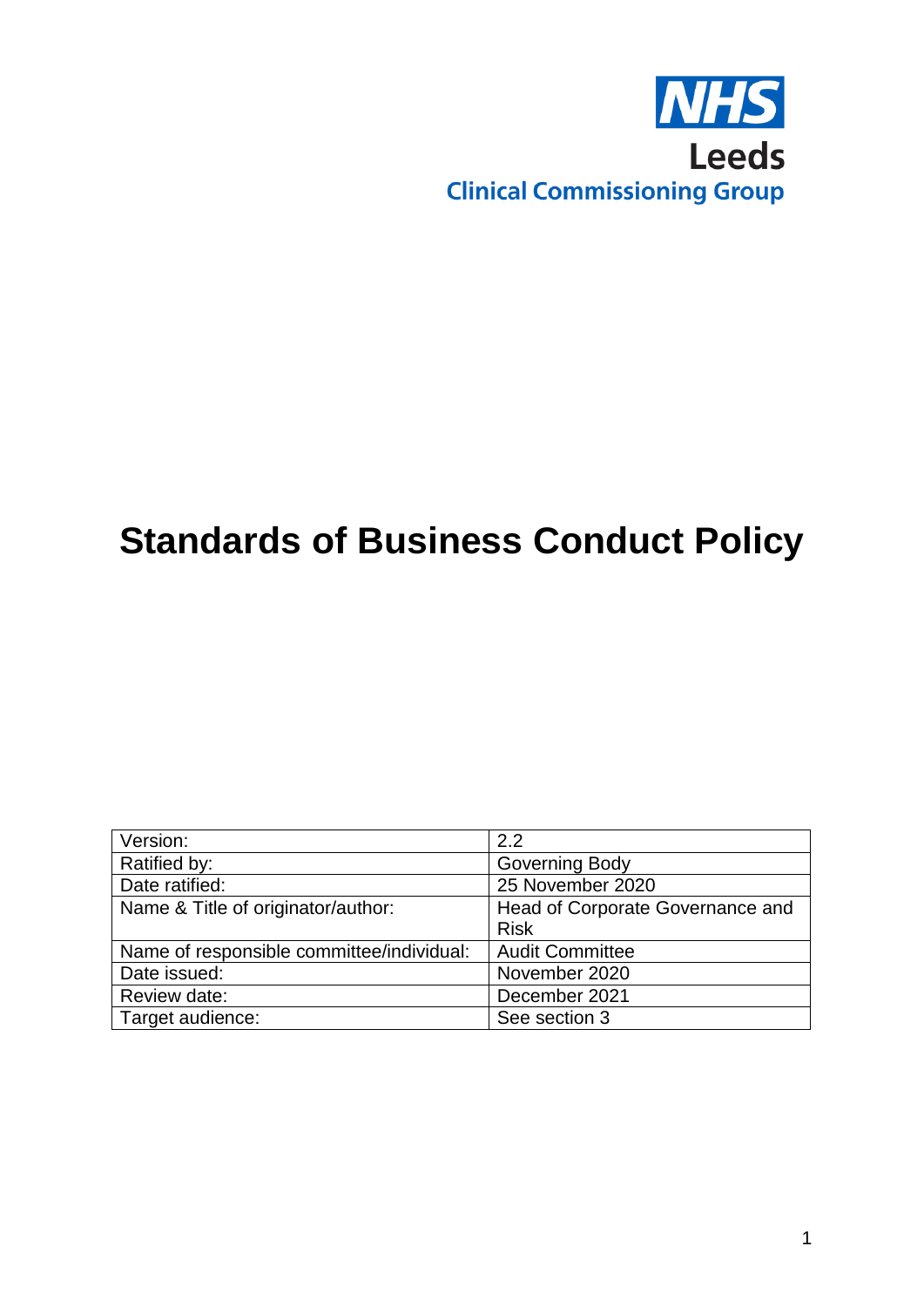## **Contents**

|                                                                                             | Page |
|---------------------------------------------------------------------------------------------|------|
| Introduction<br>1 <sub>1</sub>                                                              | 3    |
| Purpose<br>2.                                                                               | 3    |
| 3. Scope                                                                                    | 3    |
| <b>Duties</b><br>4.                                                                         | 4    |
| <b>Receipt of Hospitality, Gifts and Commercial Sponsorship</b><br>5.                       | 5    |
| <b>Outside Employment</b><br>6.                                                             | 10   |
| <b>Gifts Hospitality and Sponsorship Register</b><br>7.                                     | 10   |
| <b>Publication of registers</b><br>8.                                                       | 11   |
| <b>Contracts for Goods and Services</b><br>9.                                               | 12   |
| 10. Intellectual Property                                                                   | 13   |
| 11. Confidentiality                                                                         | 13   |
| 12. The Bribery Act 2010                                                                    | 14   |
| 13. Equality Impact Assessment                                                              | 14   |
| 14. Monitoring Compliance and Effectiveness                                                 | 15   |
| <b>15. Associated Documentation</b>                                                         | 15   |
| 16. References                                                                              | 15   |
| <b>APPENDIX 1 - The Seven Principles of Public Life</b>                                     | 16   |
| <b>APPENDIX 2 - Standards of Business Conduct - Quick Guide</b>                             | 17   |
| <b>APPENDIX 3 - Declaration of Gift/Hospitality/Sponsorship Form</b>                        | 18   |
| <b>APPENDIX 4 - Declaration of Gift/Hospitality/Sponsorship Register</b><br><b>Template</b> | 22   |
| <b>APPENDIX 5 - Non Disclosure Agreement</b>                                                | 23   |
| <b>APPENDIX 6 - Policy Consultation Process</b>                                             | 24   |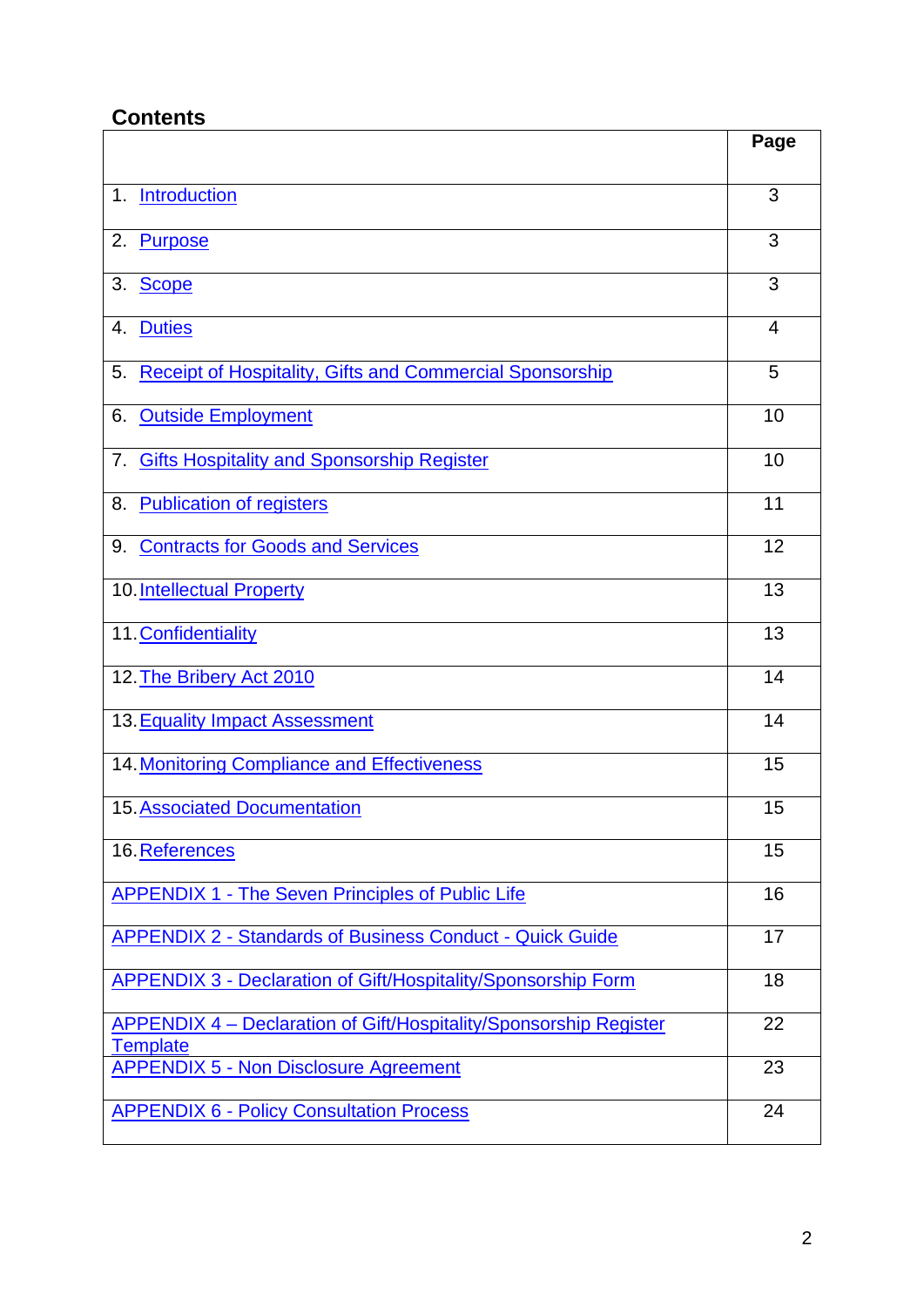## <span id="page-2-0"></span>**1 Introduction**

- 1.1 The Code of Conduct and Code of Accountability in the NHS (second revision July 2004) sets out the following three public service values which are central to the work of the NHS:
	- Accountability everything done by those who work in the NHS must be able to stand the test of parliamentary scrutiny, public judgements on propriety and professional codes of conduct.
	- Probity there should be an absolute standard of honesty in dealing with the assets of the NHS: integrity should be the hallmark of all personal conduct in decisions affecting patients, officers and members and suppliers, and in the use of information acquired in the course of NHS duties.
	- Openness there should be sufficient transparency about NHS activities to promote confidence between the NHS and its staff, patients and the public.
- 1.2 In addition to the public service values described above, all individuals within the CCG should follow the Seven Principles of Public Life (the Nolan Principles) - see Appendix 1.
- 1.3 All individuals within the CCG are responsible for ensuring that they are not placed in a position which risks conflict between their private interests and their NHS duties. Every individual is responsible for ensuring that they comply with this policy. Some individuals may additionally be required to adhere to a code of conduct of their own professional body.

## <span id="page-2-1"></span>**2 Purpose**

- 2.1 This policy provides guidance on what is deemed to be acceptable in terms of receipt of gifts, hospitality and sponsorship and provides a code of conduct that individuals within the CCG are expected to follow.
- 2.2 This policy reflects and builds on the following national guidance:
	- HSG(93)5 Standards of Business Conduct for NHS Staff
	- Seven Principles of Public Life
	- The Codes of Conduct and Accountability in the NHS 2004
	- The Code of Conduct for NHS Managers 2002
	- Professional Standards Authority 'Standards for Members of NHS Boards and Clinical Commissioning Group Governing Bodies in England' 2012
- 2.3 This policy should be read in partnership with the CCG's Conflicts of Interest Policy, the Anti‐Fraud and Bribery Policy, the Working Time Regulations Policy (in relation to secondary employment) and the Procurement Policy.

## <span id="page-2-2"></span>**3 Scope**

3.1 This policy applies to: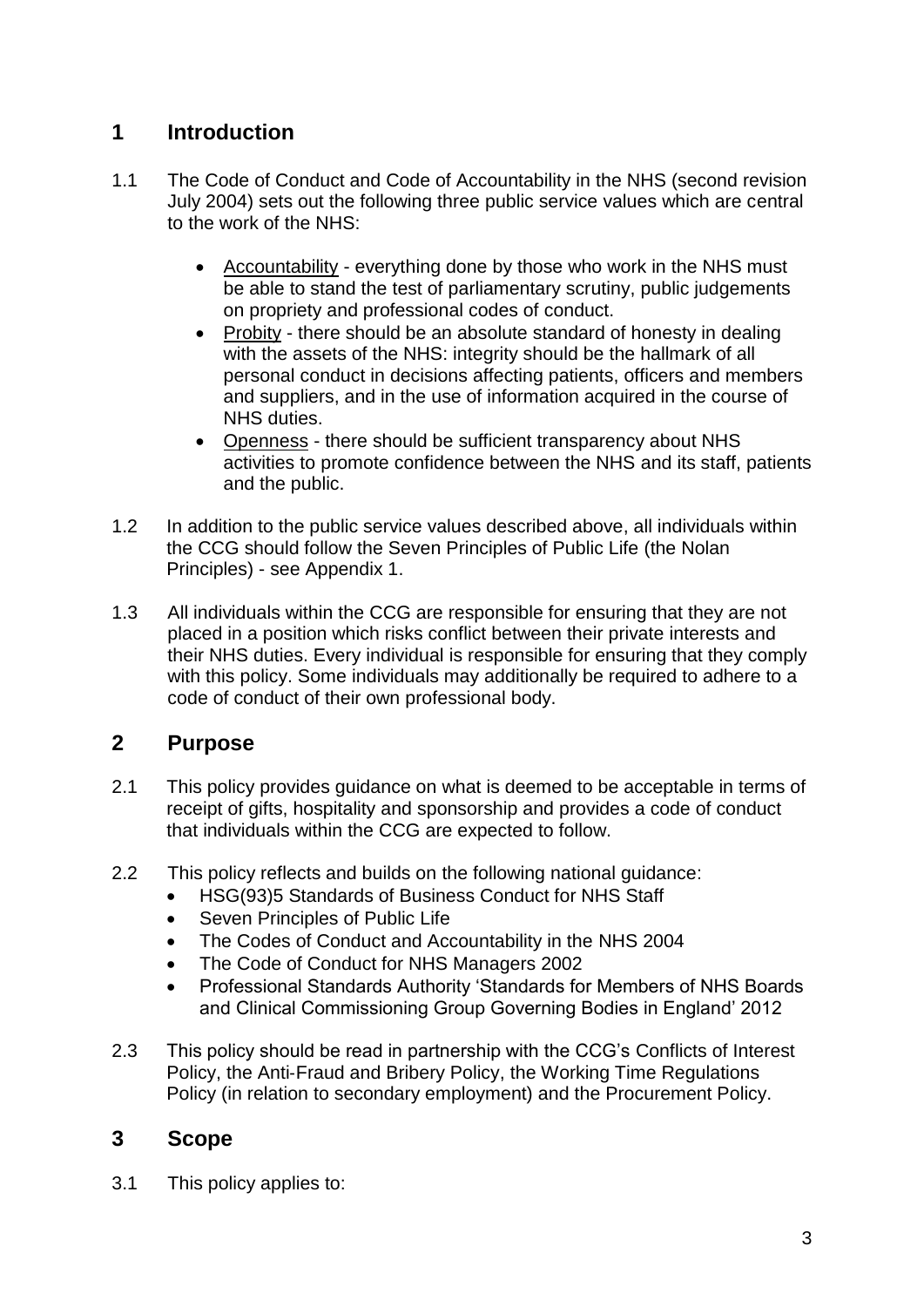- **All CCG employees,** including:
	- o All full and part time staff;
	- o Any staff on sessional or short term contracts;
	- o Any students and trainees;
	- o Agency staff; and
	- o Seconded staff.

In addition, any self-employed consultants or other individuals working for the CCG under a contract for services should declare gifts, hospitality and sponsorship in accordance with this policy, as if they were CCG employees.

- **Members of the governing body:** All members of the CCG's committees, sub-committees/sub-groups, including:
	- o Co-opted members;
	- o Appointed deputies; and
	- o Any members of committees/groups from other organisations.

#### **All members of the CCG (i.e. each practice)**

This includes each provider of primary medical services which is a member of the CCG under Section 140 (1) of the 2006 Act. Declarations should be made by the following groups:

- o GP partners
- o Any individual directly involved with the business or decisionmaking of the CCG.

<span id="page-3-0"></span>Who are referred to collectively in this policy as 'individuals within the CCG'.

#### **4 Duties**

- 4.1 The **Chief Executive** is the organisation's designated 'Accountable Officer' and has overall responsibility for ensuring that the CCG operates efficiently, economically and with probity. The Chief Executive (alongside other members of the Governing Body) has a duty to ensure that the CCG provides a secure environment in which to work, and one in which people are confident to raise concerns which will be listened to and addressed.
- 4.2 The **Chief Finance Officer** is responsible for ensuring this policy is in place. The Chief Finance Officer, in conjunction with the Chief Executive, monitors and ensures compliance with NHS Counter Fraud Authority Standards for Commissioners regarding fraud, bribery and corruption. In addition and in consultation with the Local Counter Fraud Specialist (LCFS), the Chief Finance Officer will decide whether there is sufficient cause to conduct an investigation in relation to bribery, and whether the Police and external audit need to be informed.
- 4.3 The **Head of Corporate Governance and Risk** is responsible for administering this policy and ensuring reporting to the Audit Committee.
- 4.4 All members of the **Governing Body** must act in accordance with this policy and lead by example in acting with the utmost integrity and ensuring adherence to all relevant regulations, policies and procedures. Governing Body members must abide by the Professional Standards Authority *[Standards](http://www.professionalstandards.org.uk/docs/psa-library/november-2012---standards-for-board-members.pdf?sfvrsn=0)*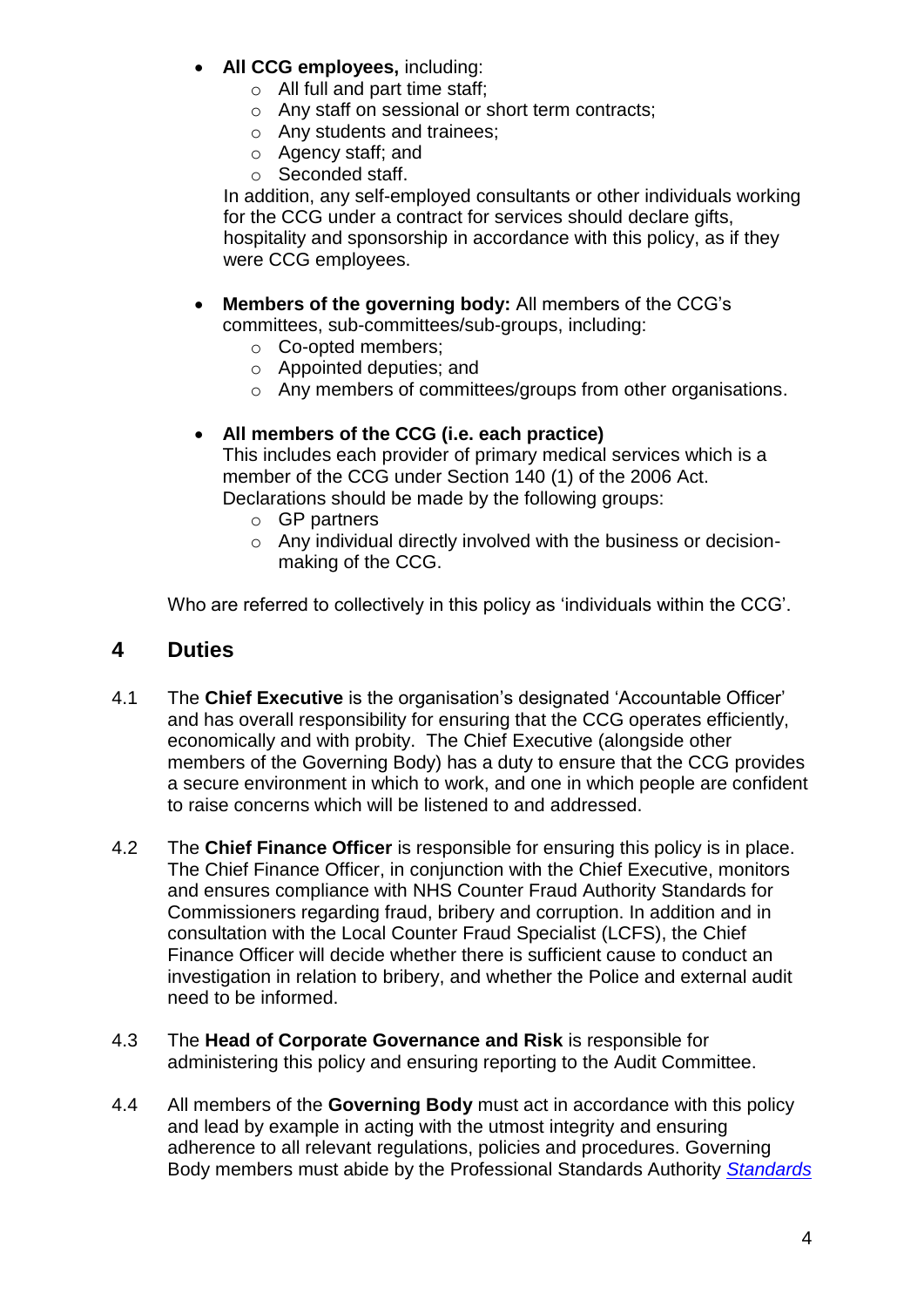*[for Members of NHS Boards and Clinical Commissioning Group Governing](http://www.professionalstandards.org.uk/docs/psa-library/november-2012---standards-for-board-members.pdf?sfvrsn=0)  [Bodies in England.](http://www.professionalstandards.org.uk/docs/psa-library/november-2012---standards-for-board-members.pdf?sfvrsn=0)* 

4.5 **Line Managers** are responsible for assisting employees in complying with this policy by ensuring that this policy and its requirements are brought to the attention of employees for whom they are responsible, and that those employees are aware of its implications for their work.

#### 4.6 **All individuals within the CCG** are required to:

- Act honestly and with integrity at all times and to safeguard the organisation's resources for which they are responsible.
- Ensure that they read, understand and comply with this policy.
- Adhere to all relevant regulations, policies and procedures.
- Raise concerns as soon as possible if they believe or suspect that a conflict with this policy has occurred, or may occur in the future.
- Ensure that the interests of patients remain paramount at all times.
- Be impartial and honest in the conduct of their official business.
- Use the public funds entrusted to them to the best advantage of the service, always ensuring value for money.
- Not abuse their official position for personal gain or to benefit their family or friends.
- Not seek to gain advantage or further private business or other interests, in the course of their official duties.
- Be aware that it is both a serious criminal offence (under the Bribery Act 2010, the Theft Act 1968 and the Fraud Act 2006) and disciplinary matter to corruptly receive or give any fee, loan, gift, reward or other advantage in return for doing (or not doing) anything or showing favour (or disfavour) to any person or organisation.
- Understand that failure to follow this policy may damage the CCG and its work and so may be viewed as a disciplinary matter. The organisation's Disciplinary Policy makes it clear that bringing the organisation into disrepute is potentially gross misconduct. As well as the possibility of civil and criminal prosecution, individuals that breach this policy will face disciplinary action, which could result in dismissal for gross misconduct.

## **5 Receipt of Hospitality, Gifts and Commercial Sponsorship**

#### <span id="page-4-0"></span>**Hospitality**

- 5.1 Delivery of services across the NHS relies on working with a wide range of partners (including industry and academia) in different places and, sometimes, outside of 'traditional' working hours. As a result, individuals within the CCG will sometimes appropriately receive hospitality. Individuals receiving hospitality should always be prepared to justify why it has been accepted, and be mindful that even hospitality of a small value may give rise to perceptions of impropriety and might influence behaviour.
- 5.2 For the purpose of this policy, hospitality is defined as offers of meals, refreshments, travel, accommodation, and other expenses in relation to attendance at meetings, conferences, education and training events, etc.
- 5.3 Overarching principles: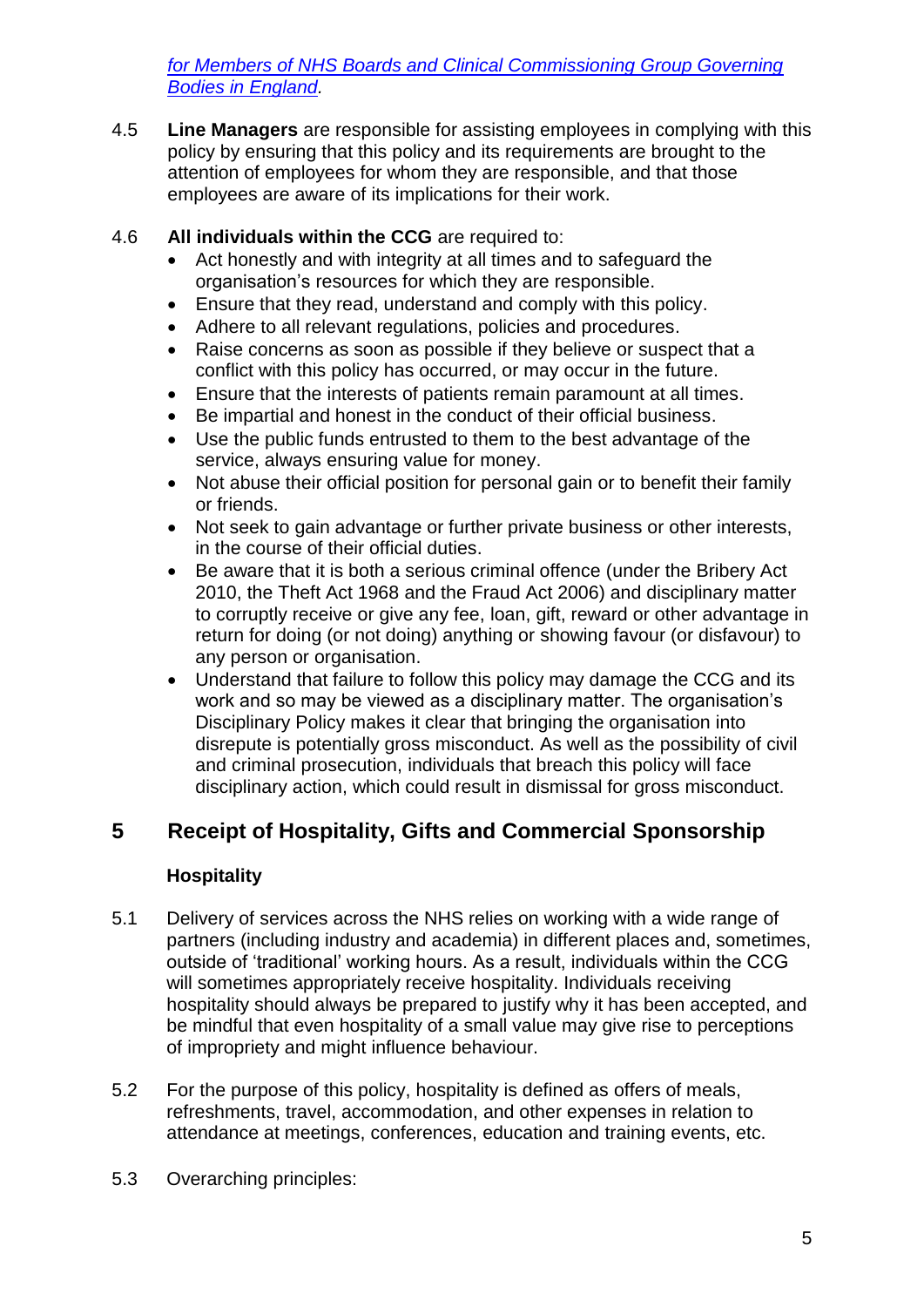- Individuals within the CCG should not ask for or accept hospitality that may affect, or be seen to affect, their professional judgement;
- Hospitality must only be accepted when there is a legitimate business reason and it is proportionate to the nature and purpose of the event;
- Particular caution should be exercised when hospitality is offered by actual or potential suppliers or contractors, these can be accepted if modest and reasonable, but individuals should always obtain senior approval and declare these.
- 5.4 Meals and refreshments:
	- Under a value of £25.00 may be accepted and need not be declared;
	- Of a value between  $£25.00 £75.00 -$  may be accepted and must be declared;
	- Over a value of £75.00 should be refused unless (in exceptional circumstances) senior approval is given. A clear reason must be recorded in the register of gifts and hospitality as to why it was permissible to accept.
	- A common sense approach should be applied to the valuing of meals and refreshments (using an actual amount, if known, or an estimate that a reasonable person would make as to its value).
- 5.5 Travel and accommodation:
	- Modest offers to pay some or all of the travel and accommodation costs related to attendance at events may be accepted and must be declared.
	- Offers which go beyond modest or are of a type that the CCG itself might not usually offer, need senior approval, should only be accepted in exceptional circumstances, and must be declared. A clear reason must be recorded in the register of gifts and hospitality as to why it was permissible to accept travel and accommodation of this type.
	- A non-exhaustive list of examples includes:
		- o Offers of business class or first class travel and accommodation (including domestic travel); and
		- o Offers of foreign travel and accommodation.
- 5.5 In cases of doubt, advice should be sought from the Head of Corporate Governance and Risk or the hospitality should be politely declined.

#### **Gifts**

5.6 Staff in the NHS offer support during significant events in people's lives. For this work they may sometimes receive gifts as a legitimate expression of gratitude. We should be proud that our services are so valued. But situations where the acceptance of gifts could give rise to conflicts of interest should be avoided. Individuals within the CCG should be mindful that even gifts of a small value may give rise to perceptions of impropriety and might influence behaviour if not handled in an appropriate way.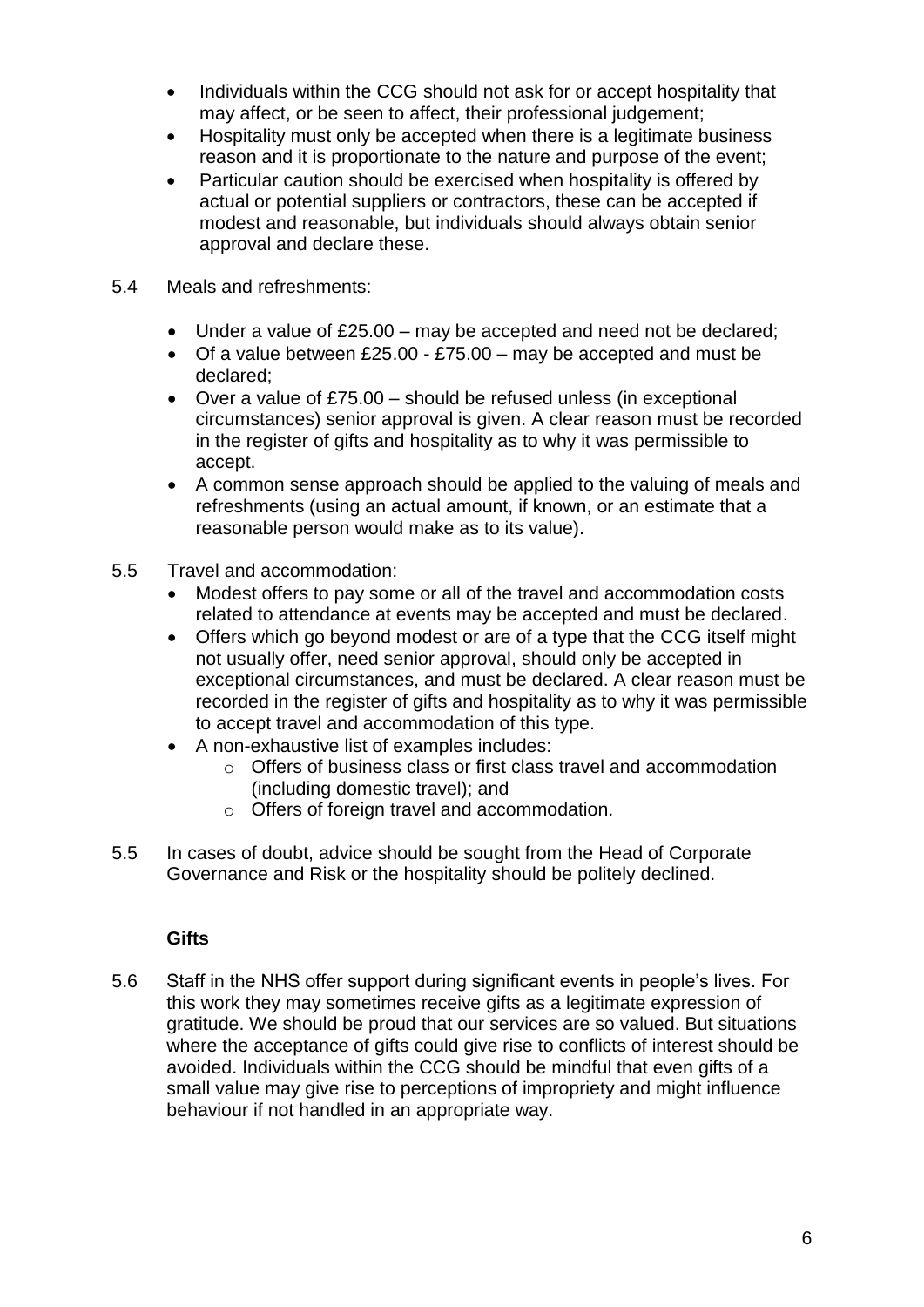- 5.7 A 'gift' is defined as any item of cash or goods, or any service, which is provided for personal benefit, free of change or at less than its commercial value.
- 5.8 Overarching principles:
	- Individuals within the CCG must not accept gifts that may affect, or be seen to affect, their professional judgement. This overarching principle should apply in all circumstances;
	- Any personal gift of cash or cash equivalents (e.g. vouchers, tokens, offers of remuneration to attend meetings whilst in a capacity working for or representing the CCG) must always be declined, whatever their value and whatever their source, and the offer which has been declined must be declared and recorded in the register of gifts and hospitality.
- 5.9 Gifts from suppliers or contractors:
	- Gifts from suppliers or contractors doing business (or likely to do business) with the CCG must be declined, whatever their value (subject to this, low cost branded promotional aids may be accepted and not declared where they are under the value of a common industry standard of £6.00). The person to whom the gifts were offered must also declare the offer so that it can be recorded on the register of gifts and hospitality.
- 5.10 Gifts from other sources (e.g. patients, families, service users):
	- Individuals must not ask for any gifts:
	- Modest gifts of less than £50.00 can be accepted and do not need to be declared;
	- Gifts valued at over £50.00 should be treated with caution and only be accepted, with senior approval, on behalf of an organisation (i.e. to an organisation's charitable funds), not in a personal capacity. These must be declared;
	- Multiple gifts from the same source over a 12 month period must be treated in the same way as a single gift in respect of the £50.00 threshold.
- 5.11 In cases of doubt, advice should be sought from the Head of Corporate Governance and Risk or the gift should be politely declined.
- 5.12 If an individual becomes aware that they are a named beneficiary in the will of a patient they have provided care to, they must contact the Chief Executive or Chief Finance Officer to discuss the ethics of remaining a beneficiary.

#### **Senior approval**

5.13 If you wish to accept gifts worth more than £50.00, hospitality worth over £75.00, or offers of travel/accommodation which go beyond modest (see above), this must be approved by the following, who must sign Section 9 of the Gifts and Hospitality declaration form: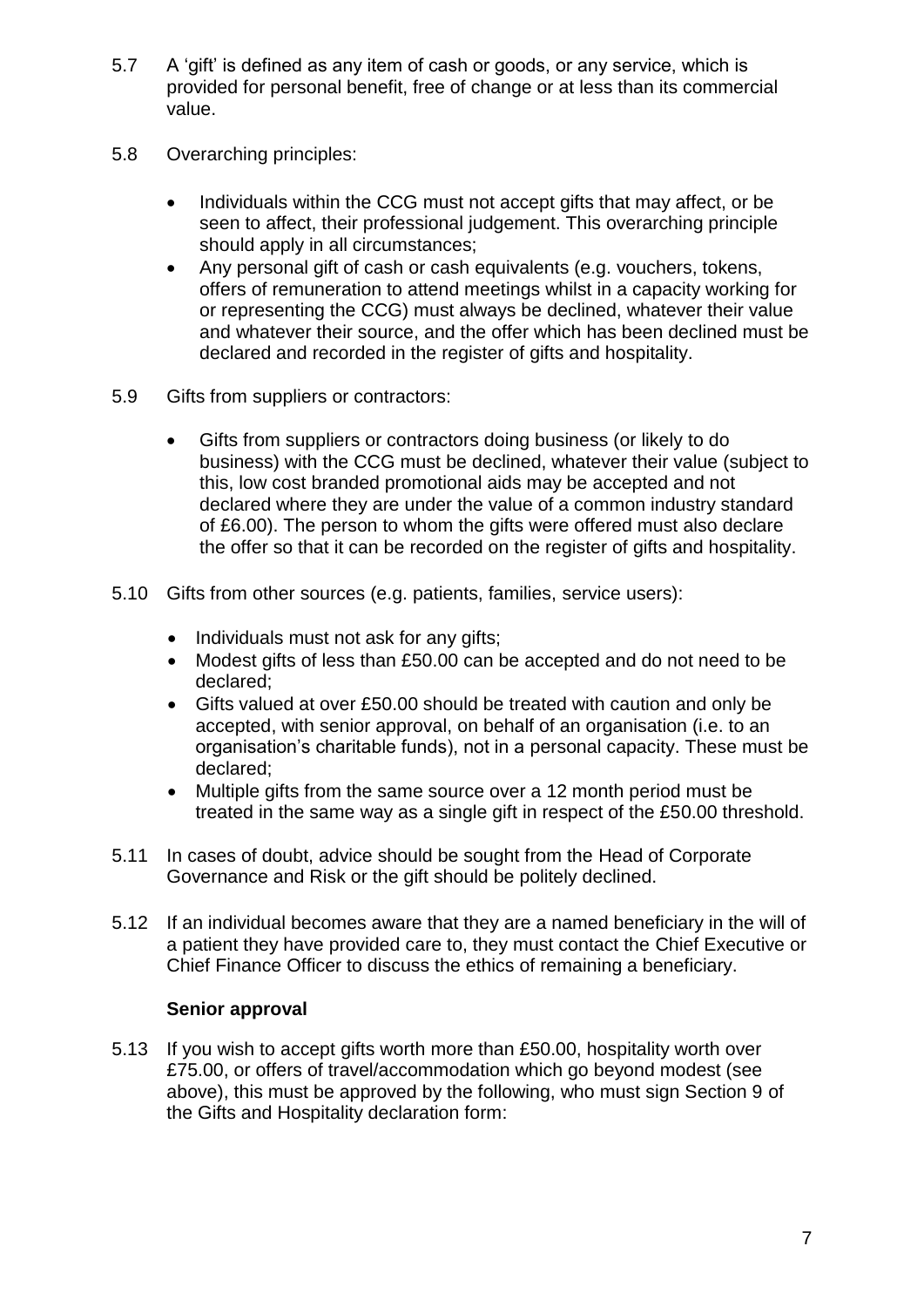| <b>Requesting Individual</b> | <b>Approving Manager</b>                                 |
|------------------------------|----------------------------------------------------------|
| <b>Chief Executive</b>       | <b>CCG Chair</b>                                         |
| Non-Executive Members of     |                                                          |
| Governing Body               |                                                          |
| <b>Directors</b>             | <b>Chief Executive</b>                                   |
| <b>CCG Chair</b>             |                                                          |
| Other Individuals            | Relevant Director or Deputy/Associate<br><b>Director</b> |

#### **Sponsored events**

- 5.14 Sponsorship of NHS events by external providers is valued. Offers to meet some or part of the costs of running an event secures their ability to take place, benefiting NHS staff and patients. Without this funding there may be fewer opportunities for learning, development and partnership working. However, there is potential for conflicts of interest between the organiser and the sponsor, particularly regarding the ability to market commercial products or services. As a result there should be proper safeguards in place to prevent conflicts occurring.
- 5.15 For the purpose of this policy, sponsorship is defined as including:
	- NHS funding from an external source, including funding of all or part of the costs of a member of staff; and
	- NHS research, staff training, pharmaceuticals, equipment, meeting rooms, costs associated with meetings, meals, hotel and transport costs (including trips abroad), provision of free services (speakers), buildings or premises.
- 5.16 When sponsorships are offered, the following principles must be adhered to:
	- Sponsorship of CCG events by appropriate external bodies should only be approved if a reasonable person would conclude that the event will result in clear benefit for the CCG and the NHS.
	- Acceptance of commercial sponsorship must not in any way compromise the commissioning decisions of the CCG or be dependent on the purchase or supply of goods or services.
	- At the CCG's discretion, sponsors or their representatives may attend of take part in the event but they should not have a dominant influence over the content or main purpose of an event, meeting, seminar, publication or training event.
	- The involvement of a sponsor in an event should always be clearly identified in the interests of transparency.
	- The sponsorship agreement must be in writing and must include the following statement: 'The fact of sponsorship does not mean that the CCG endorses [company name]'s products or services.' This should also be made visibly clear on any promotional or other materials relating to the event.
	- No information should be supplied to the sponsor from which they could gain a commercial advantage, and information which is not in the public domain should not normally be supplied.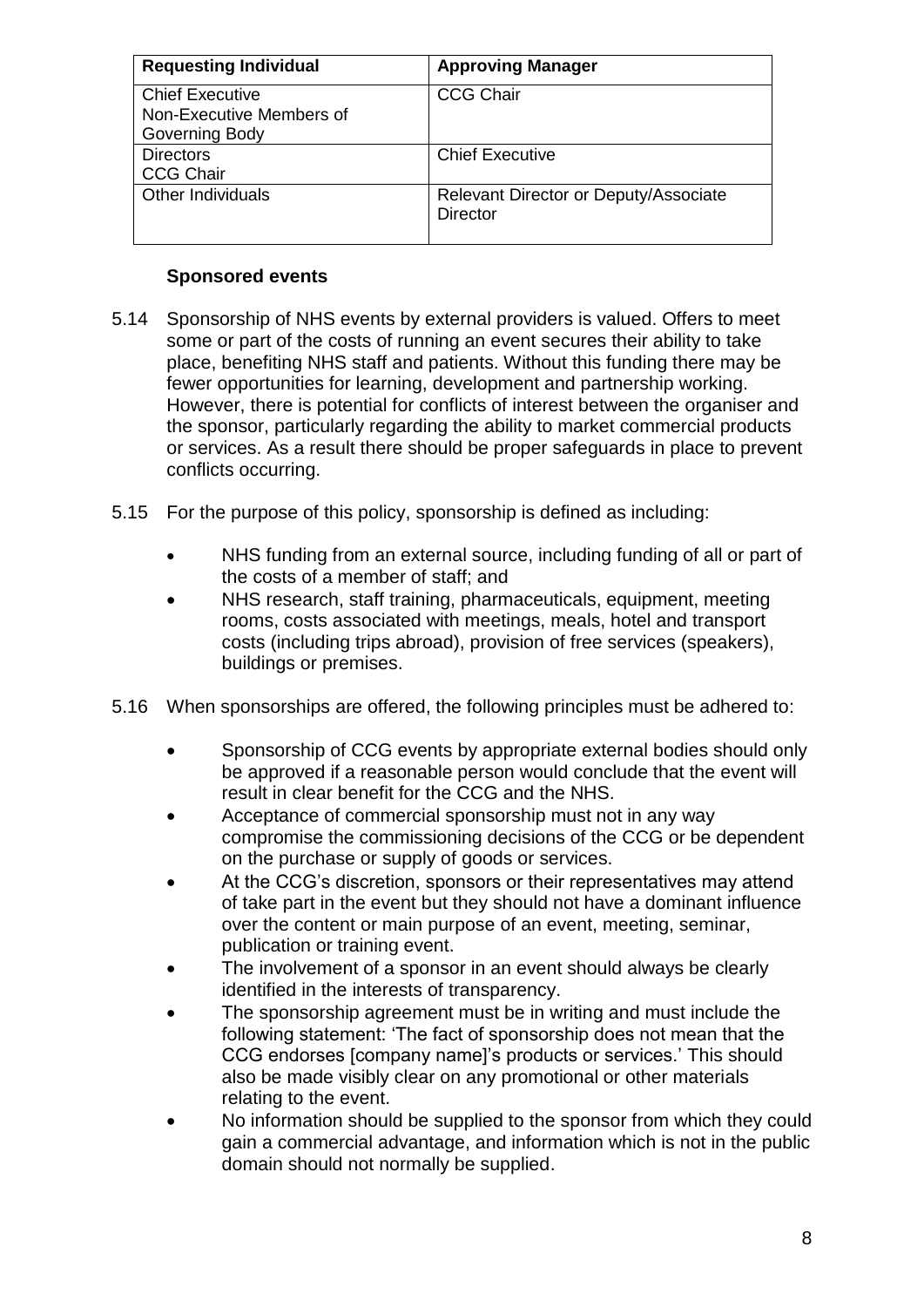- Ensure there are no potential irregularities that may affect a company's ability to satisfy the conditions of the agreement or impact upon it in any way. This would include checking the company's financial standing and referring to the company's accounts.
- Consider the costs and benefits in relation to alternative options where appropriate. The decision making process must be transparent and defensible.
- During dealings with sponsors there must be no breach of patient or individual confidentiality or data protection rules and legislation. Any disclosure of confidential information must be legally and ethically appropriate. In research purposes, disclosure should not take place without approval of the Local Research Ethics Committee.
- Monitor clinical and financial outcomes and ensure break clauses are built in to enable the CCG to terminate the agreement if it becomes apparent that it is not providing expected value for money / clinical outcomes.
- 5.17 Any sponsorship that is offered and/or accepted must be declared and approval must be sought from the Chief Executive and Chair prior to accepting sponsorship using the form attached at Appendix 3.

Other forms of sponsorship:

5.18 Organisations external to the CCG or NHS may also sponsor posts or research. However, there is potential for conflicts of interest to occur, particularly when research funding by external bodies does or could lead to a real or perceived commercial advantage, or if sponsored posts cause a conflict of interest between the aims of the sponsor and the aims of the organisation, particularly in relation to procurement and competition. There needs to be transparency and any conflicts of interest should be well managed. For further information, please refer to *[Managing Conflicts of](https://www.england.nhs.uk/wp-content/uploads/2017/02/guidance-managing-conflicts-of-interest-nhs.pdf)  [Interest in the NHS: Guidance for staff and organisations.](https://www.england.nhs.uk/wp-content/uploads/2017/02/guidance-managing-conflicts-of-interest-nhs.pdf)*

#### **Speaking at a Meeting / Conference**

- 5.19 Should an individual be asked to speak at an event and there is an offer of payment and delivering it during contracted hours, then there are two choices open to the individual in conjunction with agreement with the line manager:
	- The payment should be credited to the CCG and the relevant department within which the individual works, including the Governing Body as a "department" for GP members / Lay Members to be assigned to. Any such payments must also be declared using the form at Appendix 3. If there is no payment but other benefits are offered, such as accommodation, travel expenses, etc. then this must be declared using the form at Appendix 3.
	- The individual takes annual leave and the payment is made to them as a private matter between the organisation making the payment and the individual involved with the CCG. However, GPs in particular need to be mindful of the potential conflicts of interest that may still arise between their role within CCG and as a private contractor of services to the NHS. For further information please see the Conflicts of Interest Policy.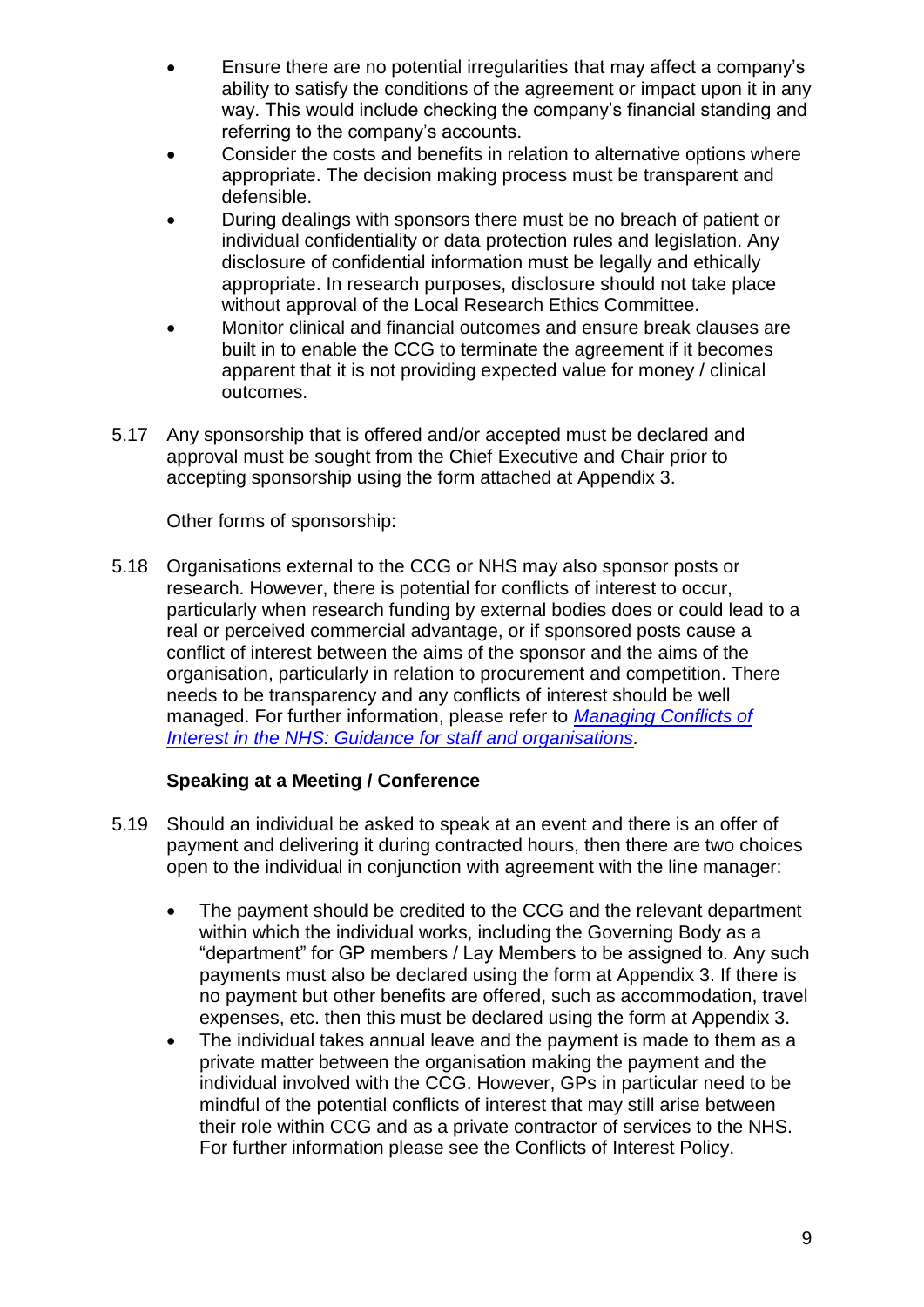#### **Inappropriate Offers of Hospitality/Gifts/Sponsorship**

5.20 All staff and members must notify the Head of Corporate Governance and Risk of any inappropriate/overly generous offers of hospitality/gifts/sponsorship within 2 weeks of the offer being made. This includes any offers that would constitute a bribe, i.e. offers of a financial or other advantage as an incentive or reward to improperly perform your function or activities. For further information, please see the Anti-Fraud and Bribery Policy. The Head of Corporate Governance and Risk will ensure the Audit Committee is made aware of the inappropriate offer at the next meeting.

## <span id="page-9-0"></span>**6. Outside Employment**

In accordance with the CCG's Working Time Regulations Policy, individuals who are directly employed by the CCG must notify their line manager of their intention to undertake secondary employment by completing the Declaration of Secondary Employment form. Any existing outside employment must be declared on appointment, and any new outside employment must be declared when it arises. Amongst other things, the purpose of this is to ensure that the CCG is aware of any potential conflict with their CCG employment. For further information, please see the Conflicts of Interest Policy.

- 6.1 Examples of work which might conflict with the business of the CCG include:
	- Employment with another NHS body;
	- Employment with another organisation which might be in a position to supply goods/services to the CCG including paid advisory positions and paid honorariums which relate to bodies likely to do business with the CCG;
	- Directorships e.g. of a GP federation or non-executive roles;
	- Self employment, including private practice, charitable trustee roles, political roles and consultancy work, in a capacity which might conflict with the work of the CCG or which might be in a position to supply goods/services to the CCG.
- 6.2 Permission to engage in secondary employment will be required and the CCG reserves the right to refuse permission where it believes a conflict will arise.

## <span id="page-9-1"></span>**7. Gifts, Hospitality and Sponsorship Register**

- 7.1 The following must be declared as soon as reasonably practicable using the form at Appendix 3:
	- All offers of gifts from suppliers and contractors, other than low cost branded promotional items under the value of £6.00;
	- All offers of gifts from other sources (e.g. patients, families, service users) with a value of more than £50.00;
	- Hospitality with a value of more than £25.00; and
	- All offers and/or acceptances of sponsorship.
- 7.2 Where gifts and hospitality have been offered and declined, they must be declared and recorded if the amount would have been subject to such a declaration.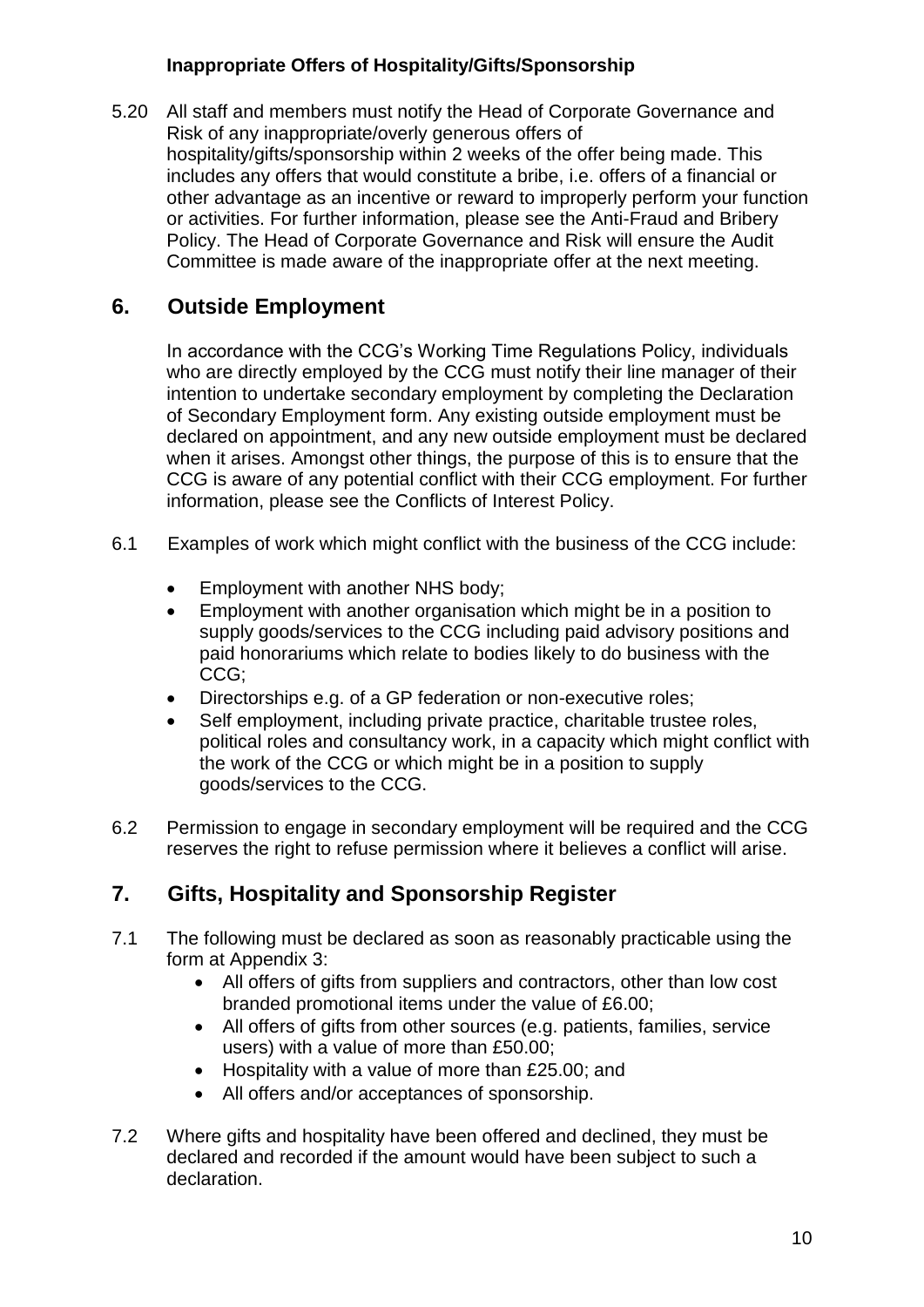- 7.3 All completed hospitality/gift/sponsorship forms must be submitted to the Head of Corporate Governance and Risk for incorporating into the central register.
- 7.4 The Gifts and Hospitality Register will be published on the CCG website on a quarterly basis.
- 7.5 A record of all gifts and hospitality will remain on the register for a minimum of 6 months after the date of offer. The CCG will retain a private record of historic interests for a minimum of 6 years after the date on which it was offered.

## <span id="page-10-0"></span>**8. Publication of registers**

- 8.1 In order to demonstrate openness the Gift and Hospitality register will be made available on the CCG's website. Also, the register is reviewed by the Audit Committee on a quarterly basis.
- 8.2 Although all individuals must declare gifts, hospitality and sponsorship, the CCG will only publish those declared by decision makers. Decision makers are defined as follows:
	- All governing body members:
	- Members of advisory groups which contribute to direct or delegated decision making on the commissioning or provision of taxpayer funded services such as working groups involved in service redesign or stakeholder engagement that will affect future provision of services;
	- Members of the Primary Care Commissioning Committee (PCCC);
	- Members of other committees of the CCG e.g., audit committee, remuneration committee etc.;
	- Members of new care models joint provider / commissioner groups / committees;
	- Members of procurement (sub-)committees;
	- Individuals on Agenda for Change band 8d and above;
	- Management, administrative and clinical staff who have the power to enter into contracts on behalf of the CCG;
	- Management, administrative and clinical staff involved in decision making concerning the commissioning of services, purchasing of good, medicines, medical devices or equipment, and formulary decisions; and
	- Management, administrative and clinical staff responsible for processing payments in behalf of the CCG.
- 8.3 In exceptional circumstances, where the public disclosure of information could give rise to a real risk of harm or is prohibited by law, an individual's name and/or other information may be redacted from the publicly available register. Where an individual believes that substantial damage or distress may be caused, to him/herself or somebody else by the publication of information about them, they are entitled to request that the information is not published. Such requests must be made in writing. Decisions not to publish information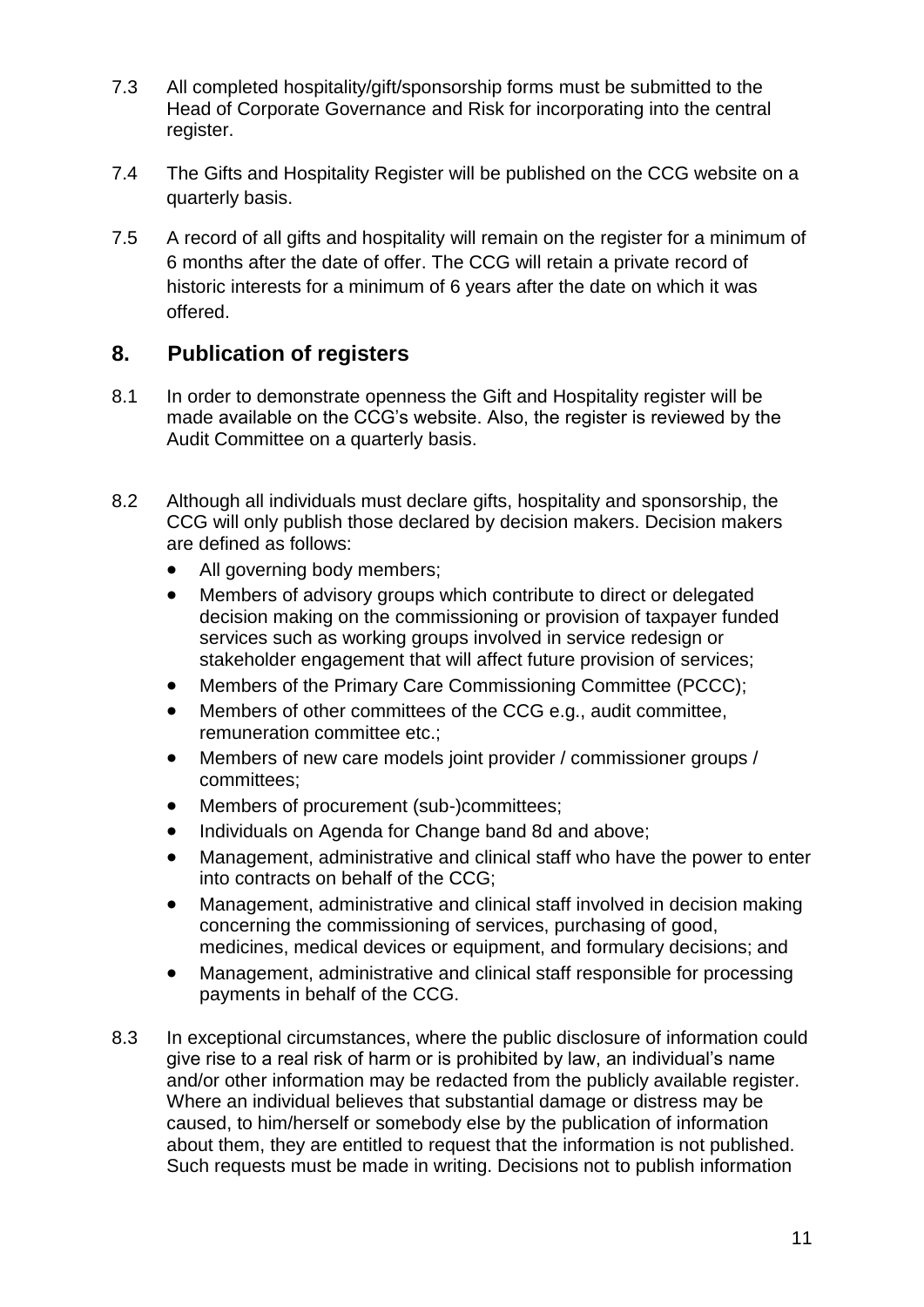must be made by the Conflicts of Interest Guardian for the CCG, who should seek appropriate legal advice where required, and the CCG will retain a confidential un-redacted version of the register.

- 8.4 All decision making staff will be made aware, in advance of publication, that the register(s) will be kept, how the information on the register(s) may be used or shared and that the register(s) will be published. This will be done by the provision of a fair processing notice that details the identity of the data controller, the purposes for which the registers are held and published, how the information on the register(s) may be used or shared and contact details for the data protection officer. This information will also be provided to individuals identified in the register(s) because they are in a relationship with the person making the declaration.
- 8.5 All individuals who are not decision makers but who are still required to make a declaration of interest(s) or a declaration of gifts or hospitality will be made aware that the register(s) will be kept and how the information on the register(s) may be used or shared. This will be done by the provision of a separate fair processing notice that details the identity of the data controller, the purposes for which the register(s) are held, how the information on the register(s) may be used or shared and contact details for the data protection officer. This information will also be provided to individuals identified in the register(s) because they are in a relationship with the person making the declaration.

#### <span id="page-11-0"></span>**9. Contracts for Goods and Services**

- 9.1 All staff who are in contact with suppliers and contractors (including external consultants), and in particular those who are authorised to sign Purchase Orders or place contracts for goods, materials or services, are expected to adhere to professional standards of the kind set out in the [Code of Conduct](http://www.cips.org/Documents/About%20CIPS/CIPS_Code_of_conductv2_10_9_2013.pdf) of the Chartered Institute of Purchasing and Supply (CIPS).
- 9.2 Fair and open competition between prospective contractors or suppliers for NHS contracts is a requirement of NHS Standing Orders and of EU Directives on Public Purchasing for Works and Supplies. This means that:
	- No private, public or voluntary organisation which may bid for NHS business should be given any advantage over its competitors, such as advance notice of NHS requirements. This applies to all potential contractors, whether or not there is a relationship between them and the CCG, such as a long‐running series of previous contracts.
	- Each new contract should be awarded solely on merit, taking into account the requirements of the NHS and the ability of the contractors to fulfil them.
- 9.3 Individuals should ensure that no special favour is shown to current or former employees or their close relatives or associates in awarding contracts to private or other businesses run by them or employing them in a senior or relevant managerial capacity. Contracts may be awarded to such businesses where they are won in fair competition against other tenders, but scrupulous care must be taken to ensure that the selection process is conducted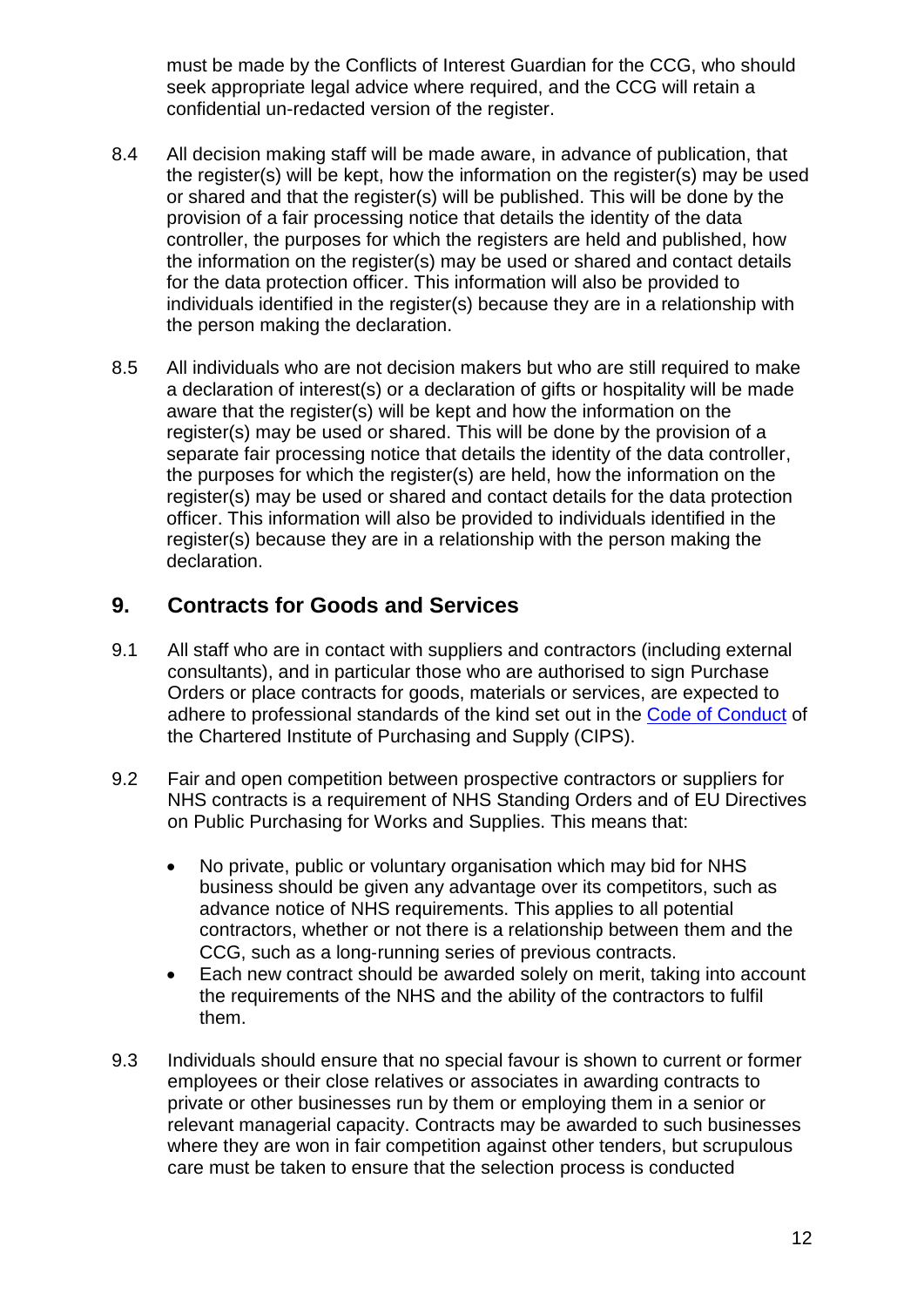impartially, and that individuals who are known to have a relevant interest play no part in the selection. Such interests must also be declared in accordance with the Conflicts of Interest Policy.

- 9.4 Individuals must not seek, or accept, preferential rates or benefits in kind for private transactions carried out with companies with which they have had, or may have, official dealings on behalf of the CCG. This does not apply to officers' and members' benefit schemes offered by the NHS or trade unions.
- 9.5 Every invitation to tender to a prospective bidder for CCG business must require each bidder to give a written undertaking not to engage in collusive tendering or other restrictive practice, and not to engage in canvassing the CCG, its employees or officers concerning the contract opportunity tendered.

#### <span id="page-12-0"></span>**10. Intellectual Property**

- 10.1 Any patents, designs, trademarks or copyright resulting from the work (e.g. research) of an individual, carried out as part of their work with the CCG, shall be the Intellectual Property of the CCG.
- 10.2 Approval should be sought from the appropriate line manager prior to entering into an obligation to undertake external work connected with the business of the CCG, e.g. writing articles for publication, speaking at conferences.
- 10.3 Where the undertaking of external work, gaining patent or copyright or the involvement in innovative work, benefits or enhances the CCG's reputation or results in financial gain for the CCG, consideration will be given to rewarding employees subject to any relevant guidance for the management of Intellectual Property in the NHS issued by the Department of Health.

## <span id="page-12-1"></span>**11. Confidentiality**

- 11.1 Information concerning the CCG which is not in the public domain must not at any time be divulged to any unauthorised person. Similarly, patient data or personal data concerning staff must not be divulged, in line with the General Data Protection Regulation (GDPR) 2018. This duty of confidence remains after termination of employment and applies to all individuals within the CCG.
- 11.2 Care should be taken that confidentiality is not breached inadvertently by, for instance discussing confidential matters in public places, such as whilst travelling by train, or by leaving portable IT equipment containing confidential information where it might easily be stolen, such as on full view in a parked car. Data should only be distributed using mechanisms with an appropriate level of security.
- 11.3 Individuals must maintain confidentiality of information at all times, both commercial data and personal data, as defined by the GDPR.
- 11.4 Individuals should guard against providing information on the operations of the CCG which might provide a commercial advantage to any organisation (private or NHS) in a position to supply goods or services to the CCG. For particularly sensitive procurements/contracts, individuals may be asked to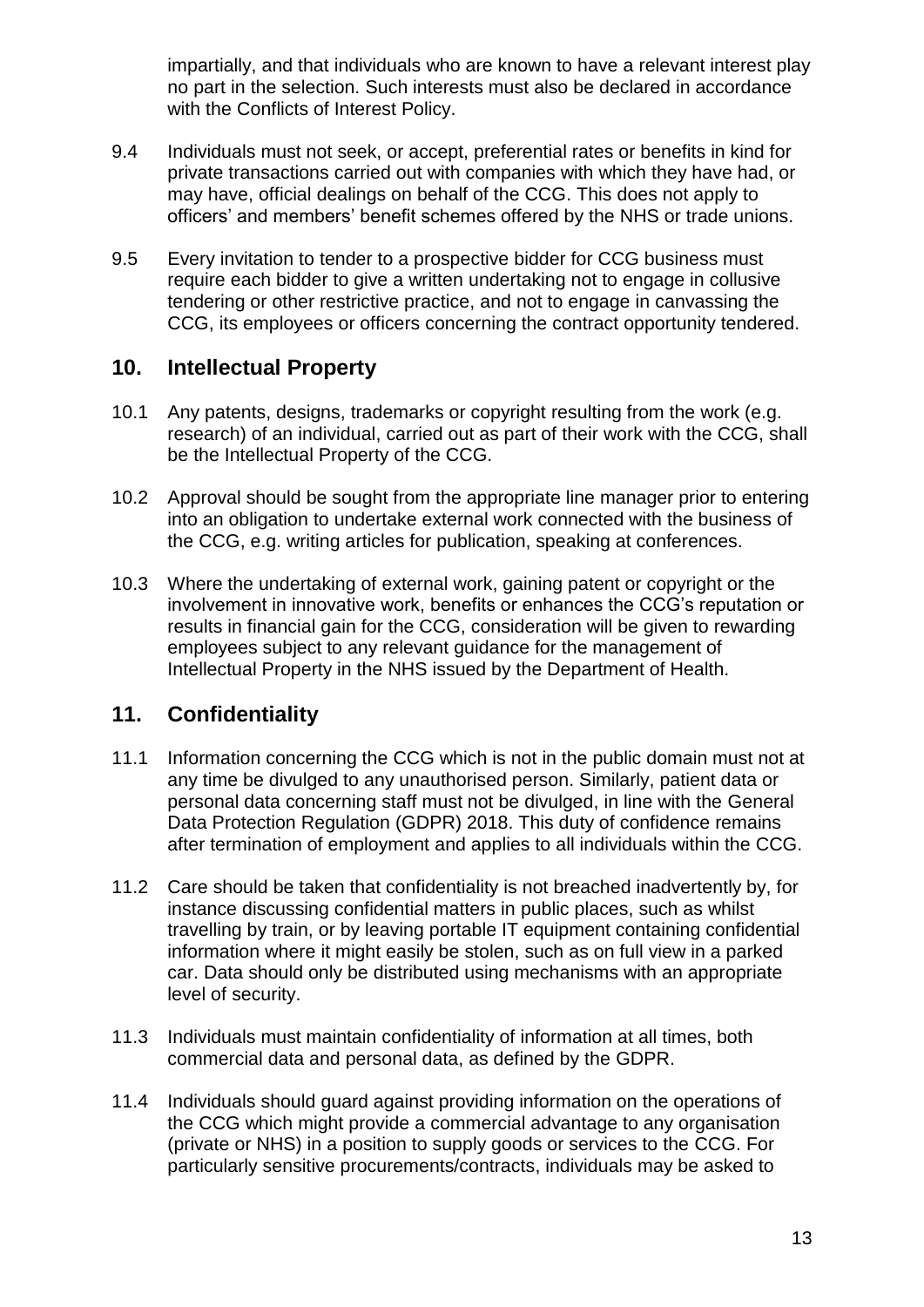sign a non-disclosure agreement, a copy of which can be found at Appendix 4.

11.5 Please note that nothing in this policy prevents an individual from raising a concern in line with the CCG's Whistleblowing Policy.

## <span id="page-13-0"></span>**12. The Bribery Act 2010**

12.1 The Bribery Act 2010 defines bribery as:

*"Inducement for an action which is illegal, unethical or a breach of trust. Inducements can take the form of gifts, loans, fees, rewards or other privileges".* 

- 12.2 This can be broadly defined as the offering or acceptance of inducements, gifts, favours, payment or benefit-in-kind which may influence the action of any person. Bribery does not always result in a loss. The corrupt person may not benefit directly from their deeds; however, they may be unreasonably using their position to give some advantage to another.
- 12.3 The Act also introduces a corporate offence of failing to prevent bribery where the organisation (which includes all NHS bodies) does not have adequate preventative procedures in place.
- 12.4 Should members or staff wish to report any concerns or allegations they have a number of options available to them:
	- Report all suspected irregularities to the Chief Finance Officer who is also the contact point for NHS Counter Fraud Authority, the Police and External Audit.
	- Contact the Local Counter Fraud Specialist on 01904 725145 / 01423 554548 for any potential fraud related queries.
	- Contact the NHS Counter Fraud Authority Fraud and Corruption Reporting Line
		- $\circ$  0800 028 4060
		- o [www.reportnhsfraud.nhs.uk](http://www.reportnhsfraud.nhs.uk/)
	- Contact the Public Concern at Work line on 0207 404 6609
	- Follow the CCG's own Whistleblowing Policy guidelines
- 12.5 Failure to disclose or providing falsified information is considered as gross misconduct and may lead to internal disciplinary action and/or include the involvement of the CCG's Local Counter Fraud Specialist in line with the CCG's Anti-Fraud and Bribery Policy.

## <span id="page-13-1"></span>**13. Equality Impact Assessment (EIA)**

13.1 A full Equality Impact Assessment is not considered to be necessary as this policy will not have a detrimental impact on a particular group.

## <span id="page-13-2"></span>**14. Monitoring Compliance and Effectiveness**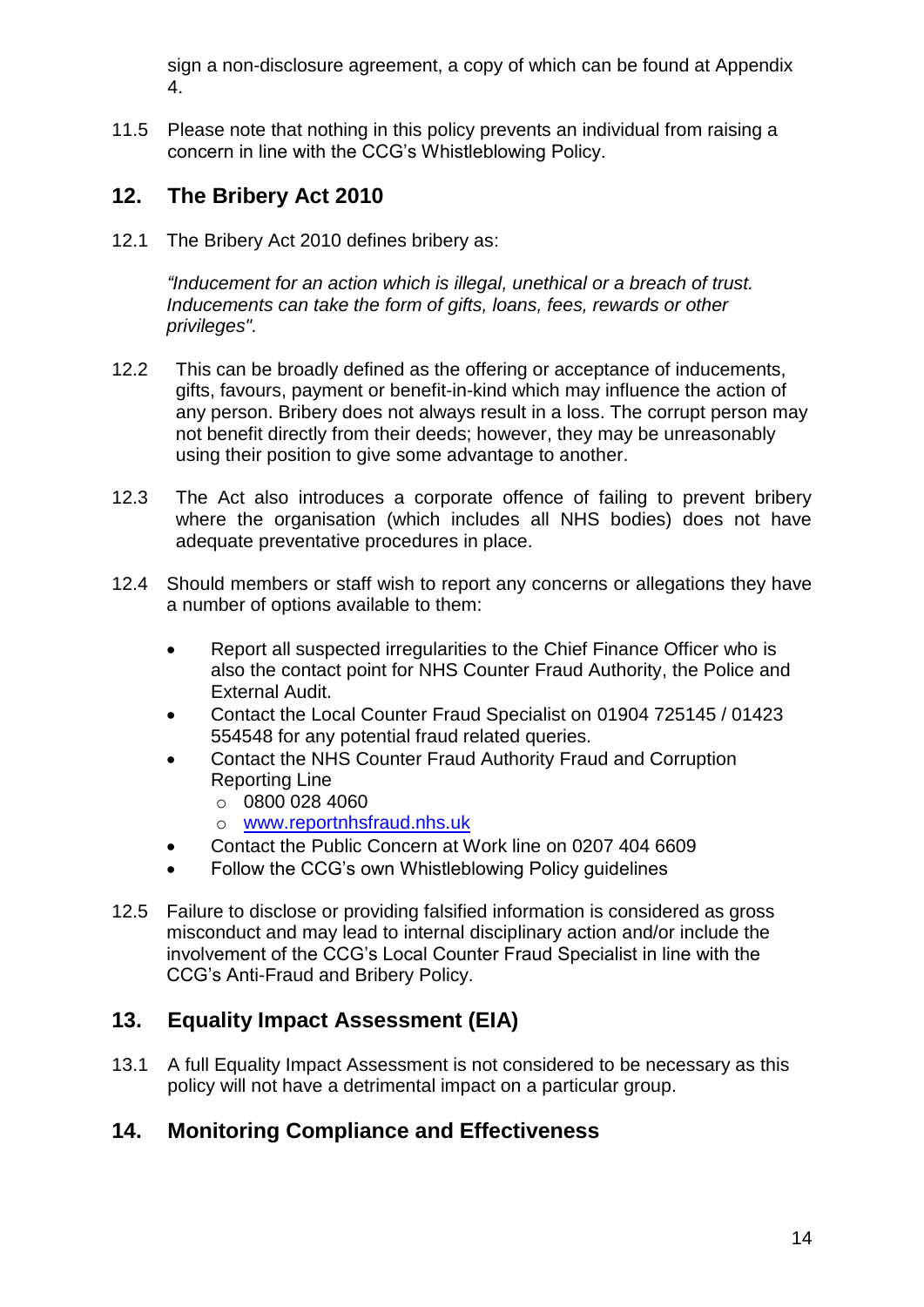- 14.1 Effectiveness is monitored by the Audit Committee through regular reports on declarations made in line with the policy.
- 14.2 Individuals should be aware that a breach of this policy could render them liable to prosecution as well as leading to the termination of their employment or position with the CCG.

## <span id="page-14-0"></span>**15. Associated Documentation**

- Managing Conflicts of Interest Policy
- Anti-Fraud and Bribery Policy
- Working Time Regulations Policy
- Procurement Policy
- Whistleblowing Policy

#### <span id="page-14-1"></span>**16. References**

- HSG(93)5 Standards of Business Conduct for NHS Staff
- Nolan Principles of Public Life
- The Codes of Conduct and Accountability in the NHS 2004
- The Code of Conduct for NHS Managers 2002
- Professional Standards Authority 'Standards for Members of NHS Boards and Clinical Commissioning Group Governing Bodies in England' 2012
- Bribery Act 2010
- <span id="page-14-2"></span>Chartered Institute of Purchasing and Supply (CIPS) Code of Conduct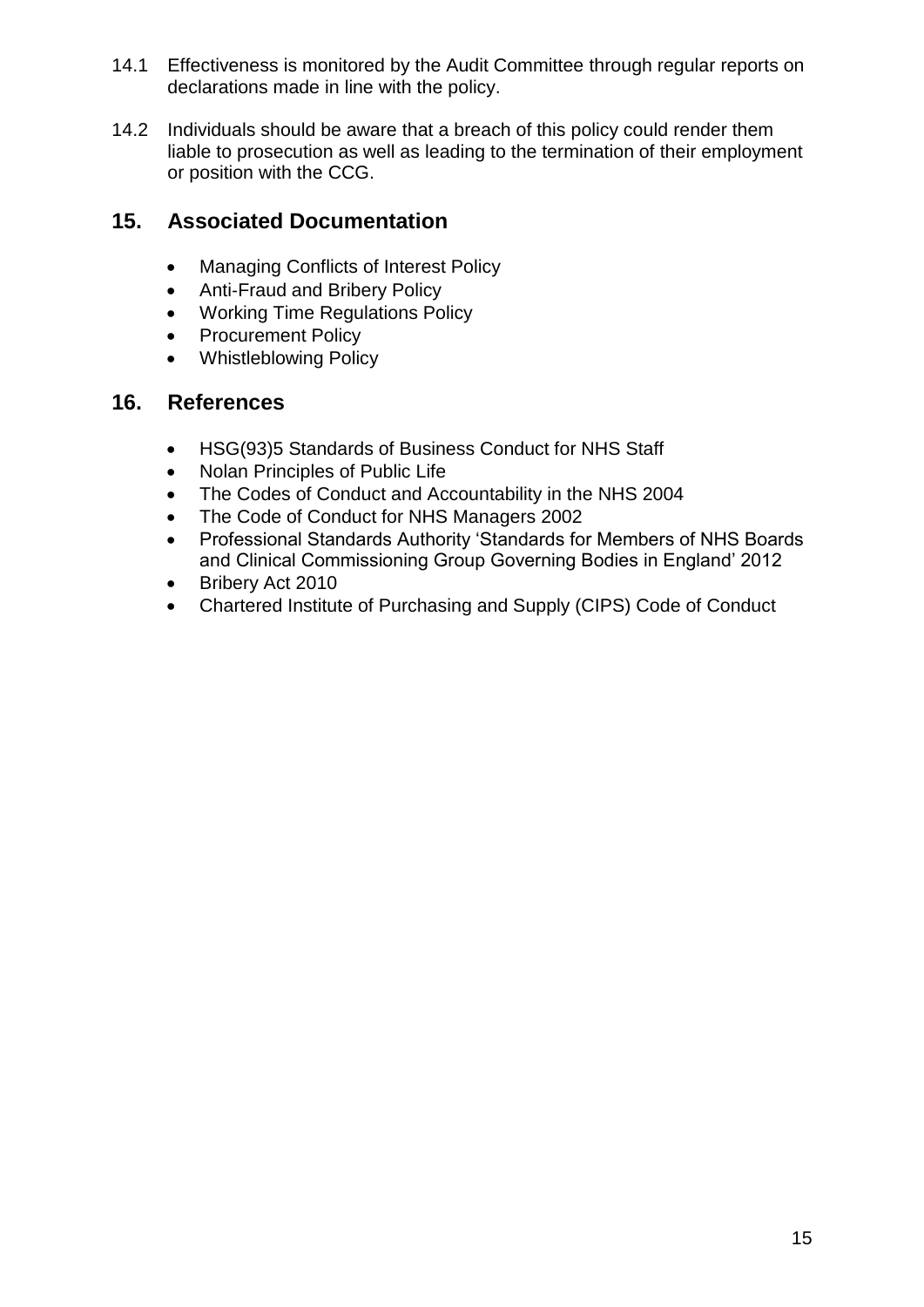#### **Appendix 1 – The Seven Principles of Public Life (Nolan Principles)**

- **Selflessness** Holders of public office should act solely in terms of the public interest.
- **Integrity** Holders of public office must avoid placing themselves under any obligation to people or organisations that might try inappropriately to influence them in their work. They should not act or take decisions in order to gain financial or other material benefits for themselves, their family, or their friends. They must declare and resolve any interests and relationships.
- **Objectivity** Holders of public office must act and take decisions impartially, fairly and on merit, using the best evidence and without discrimination or bias.
- **Accountability** Holders of public office are accountable to the public for their decisions and actions and must submit themselves to the scrutiny necessary to ensure this.
- **Openness** Holders of public office should act and take decisions in an open and transparent manner. Information should not be withheld from the public unless there are clear and lawful reasons for so doing.
- **Honesty** Holders of public office should be truthful.
- **Leadership** Holders of public office should exhibit these principles in their own behaviour. They should actively promote and robustly support the principles and be willing to challenge poor behaviour wherever it occurs.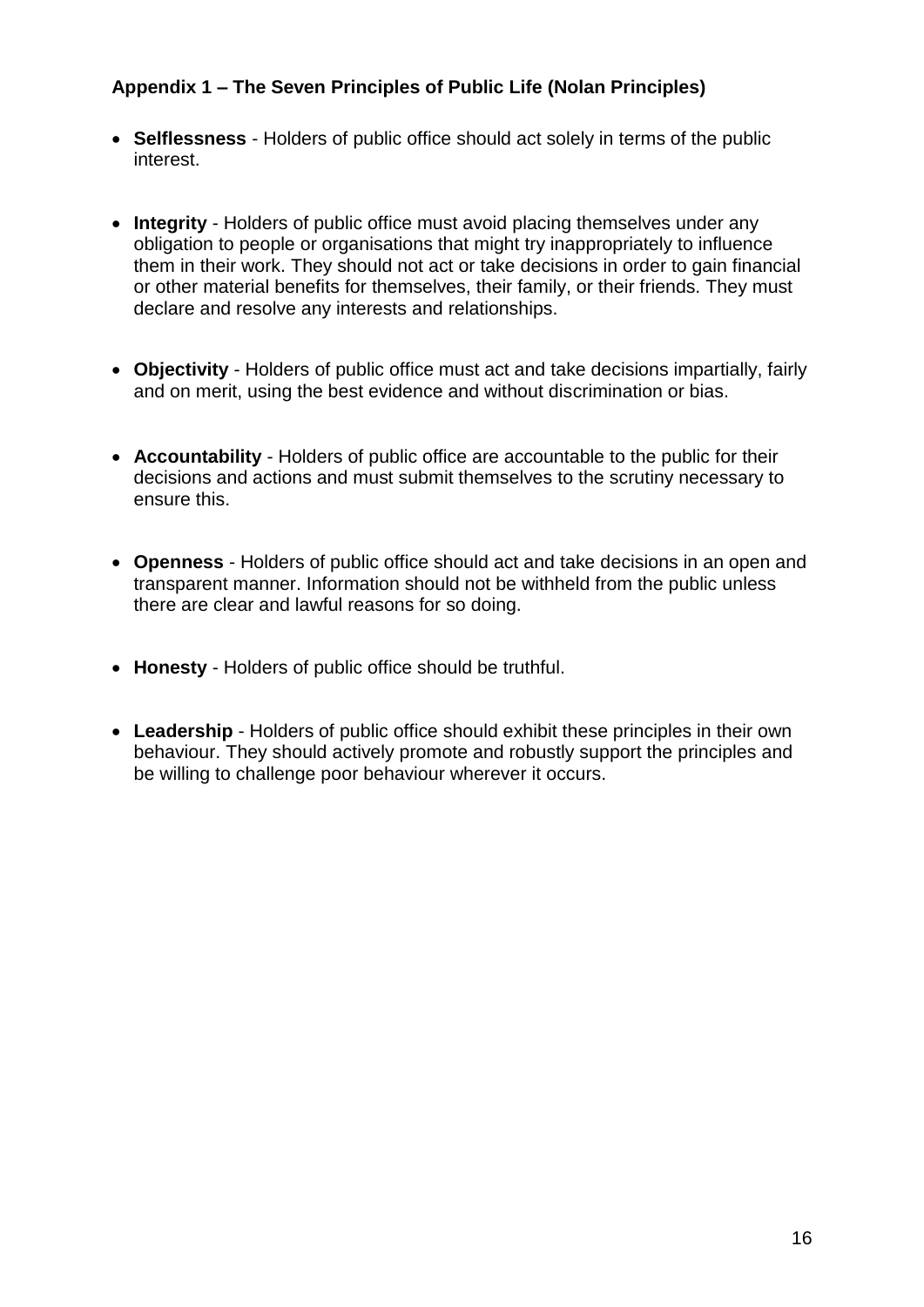#### <span id="page-16-0"></span>**Appendix 2 - Standards of Business Conduct – Quick Guide**

- Make sure you understand the guidelines on standards of business conduct, and consult your line manager if you are not sure.
- Make sure you are not in a position where your private interests and NHS duties may conflict.
- Declare to any relevant interests in line with the Managing Conflicts of Interest Policy. If in doubt, ask yourself:

i. Am I, or might I be, in a position where I (or my family/friends) could gain from the connection between my private interests and my employment? ii. Do I have access to information which could influence purchasing decisions?

iii. Could my outside interest be in any way detrimental to the NHS or to patients' interests?

iv. Do I have any other reason to think I may be risking a conflict of interest?

If still unsure - **Declare it!**

- Declare the offer and receipt of gifts and hospitality as soon as possible.
- Report any inappropriate offers of gifts/hospitality/sponsorship to the Head of Corporate Governance within 2 weeks of the offer being made.
- Obtain permission from the Chief Executive and Chair (using the form at Appendix 3) before accepting any sponsorship agreement.
- Adhere to the code of conduct of the Institute of Purchasing and Supply if you are involved in any way with the acquisition of goods and services.
- Inform your line manager if you are intending to take on outside work, including any potential conflicts of interest this may cause.
- Do not abuse your past or present official position to obtain preferential rates for private deals.
- Do not unfairly advantage one competitor over another or show favouritism in awarding contracts.
- Do not misuse or make available official "commercial in confidence" information.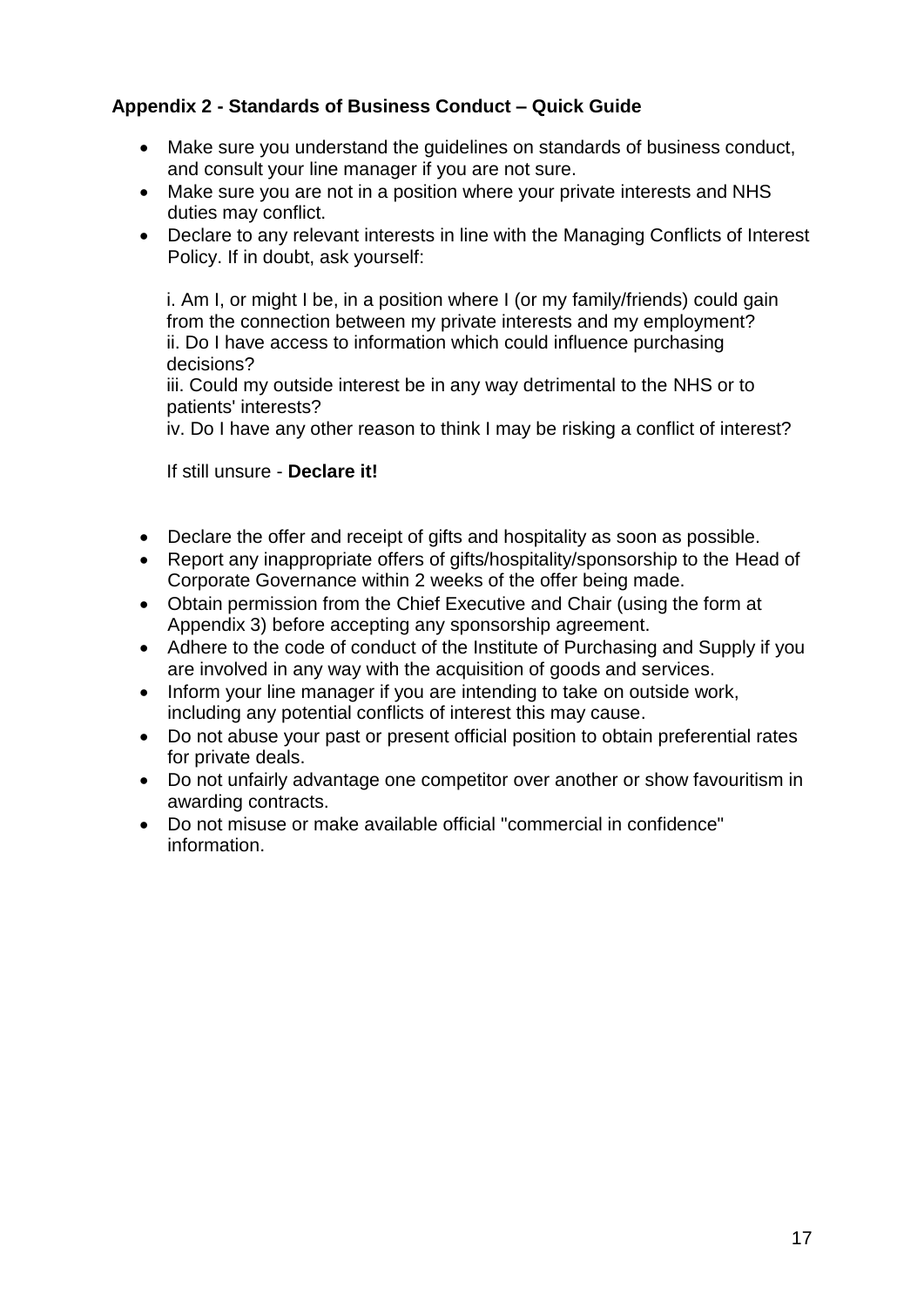

## <span id="page-17-0"></span>**Appendix 3 RECORD OF HOSPITALITY/GIFTS/SPONSORSHIP – DECLARATION FORM**

This form should be used to record any offers and/or acceptance of hospitality/gifts, and sponsorship agreements. Both declined and accepted offers should be declared in line with the following rules:

#### **Gifts**

| Gifts from suppliers or contractors:                                                                                                                                        | Gifts offered from other sources:                                                                                                                                                                    |
|-----------------------------------------------------------------------------------------------------------------------------------------------------------------------------|------------------------------------------------------------------------------------------------------------------------------------------------------------------------------------------------------|
|                                                                                                                                                                             |                                                                                                                                                                                                      |
| All gifts of any nature offered by suppliers<br>or contractors linked (currently or<br>prospectively) to the CCG's business<br>should be declined, whatever their<br>value. | $\bullet$ Gifts of cash and vouchers to individuals<br>should always be declined.                                                                                                                    |
| Subject to this, low cost branded<br>promotional aids may be accepted where<br>they are under the value of £6.00 in total,<br>and need not be declared.                     | Modest gifts of less than £50.00 can be<br>accepted and do not need to be declared.                                                                                                                  |
|                                                                                                                                                                             | Gifts valued at over £50.00 should be<br>treated with caution and only be<br>accepted, with senior approval, on behalf<br>of an organisation, not in a personal<br>capacity. These must be declared. |
|                                                                                                                                                                             | Multiple gifts from the same source over a<br>12 month period should be treated in the<br>same way as a single gift in respect of the<br>£50.00 threshold.                                           |

#### **Hospitality**

| Hospitality - meals and refreshments:                                                                                                         | Hospitality - travel and accommodation:                                                                                                                                                                                                                                                                      |  |
|-----------------------------------------------------------------------------------------------------------------------------------------------|--------------------------------------------------------------------------------------------------------------------------------------------------------------------------------------------------------------------------------------------------------------------------------------------------------------|--|
| Under a value of $£25.00 -$ may be<br>accepted and need not be declared.                                                                      | • Modest offers to pay some or all of the<br>travel and accommodation costs related to<br>attendance at events may be accepted<br>and must be declared.                                                                                                                                                      |  |
| Of a value between £25.00 - £75.00 -<br>may be accepted and must be declared.                                                                 | • Offers which go beyond modest (i.e. first<br>class travel and accommodation and<br>foreign travel and accommodation), or are<br>of a type that the organisation itself might<br>not usually offer, need senior approval,<br>should only be accepted in exceptional<br>circumstances, and must be declared. |  |
| Over a value of $£75.00 -$ should be<br>refused unless (in exceptional<br>circumstances) senior approval is given.<br>These must be declared. |                                                                                                                                                                                                                                                                                                              |  |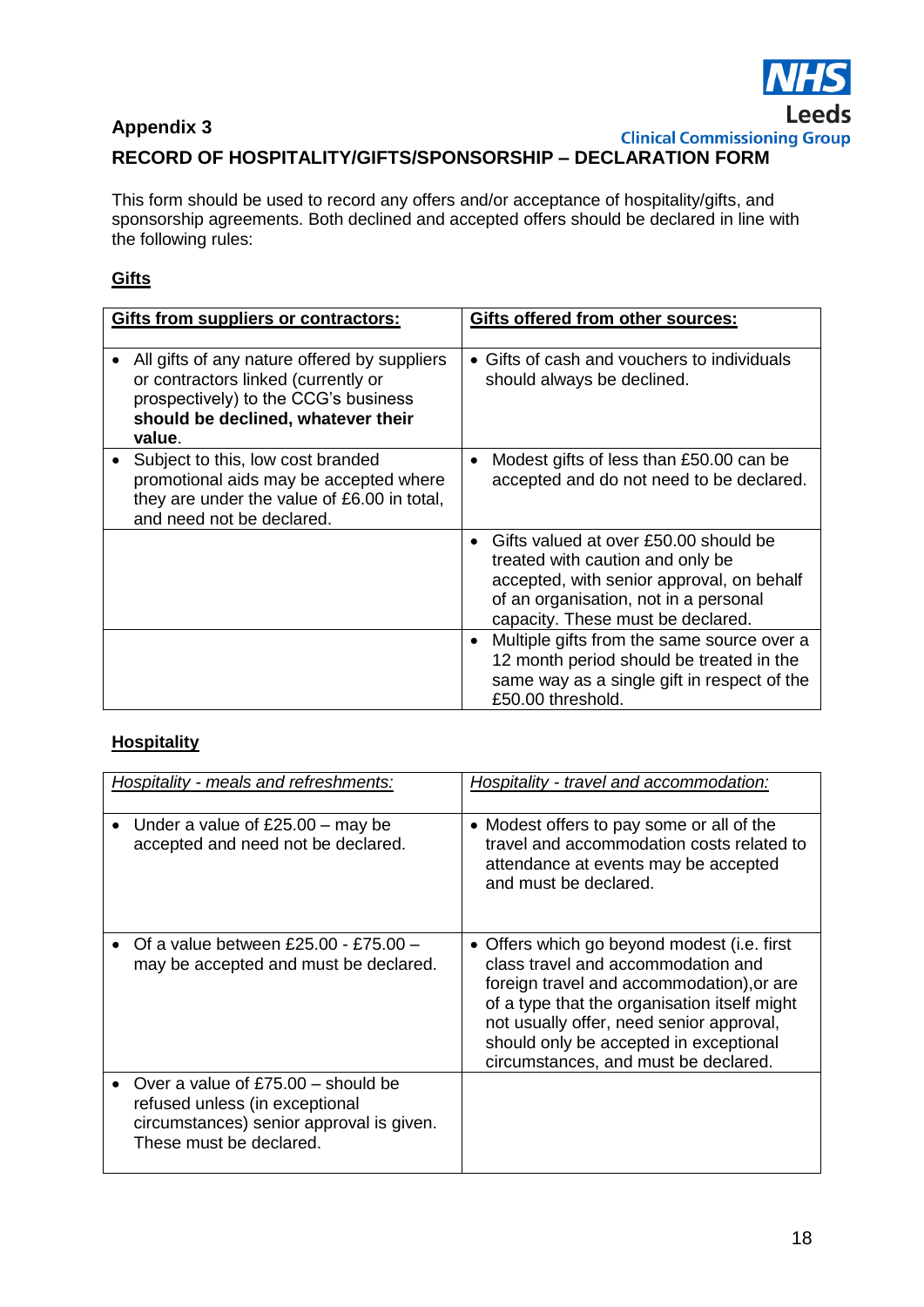Senior approval

 $\overline{\bullet}$  If you wish to accept gifts worth more than £50.00, hospitality worth over £75.00, or offers of travel/accommodation which go beyond modest (see above), this must be approved by the following, who must sign Section 9:

| <b>Requesting Individual</b> | <b>Approving Manager</b>                                 |
|------------------------------|----------------------------------------------------------|
| <b>Chief Executive</b>       | <b>CCG Chair</b>                                         |
| Non-Executive Members of     |                                                          |
| Governing Body               |                                                          |
| <b>Directors</b>             | <b>Chief Executive</b>                                   |
| <b>CCG Chair</b>             |                                                          |
| <b>Other Individuals</b>     | Relevant Director or Deputy/Associate<br><b>Director</b> |

- If you have declined gifts worth more than £50 or Hospitality worth over £25.00 respectively, this must be declared.
- If you wish to enter into a sponsorship agreement, this must be approved by the Chief Executive and Chair, and they must complete section 9 below.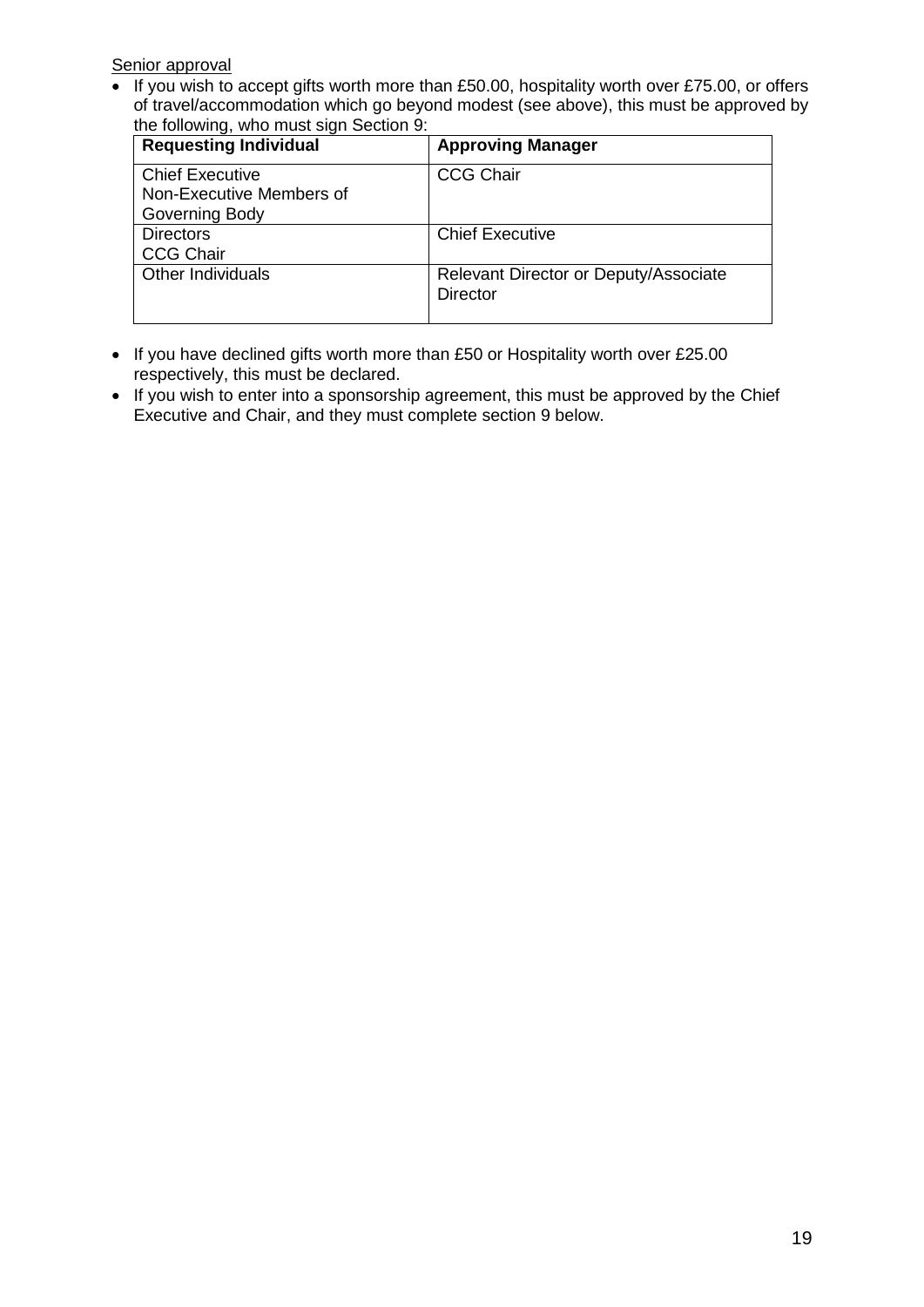Name:

Position within the CCG:

Are you responsible for contract monitoring, ordering or approval powers?

**Yes / No** *(please delete as appropriate)*

If yes, please specify:

**Details of Hospitality/Gifts/Sponsorship Offered and/or Accepted**

1.Details of the hospitality/gift/sponsorship:

2. Approximate value:

3. Reason why the hospitality/gift/sponsorship is being offered:

4a. Name of organisation/individual offering hospitality or gift/sponsorship:

4b. Name of the organisation representative:

4c. Date of event/gift being offered:

5. Products/services provided by the organisation/individual to NHS Leeds CCG, where applicable:

6. Are the products or services being offered either used or ordered by the individual in the course of their duties?

 **Yes / No** *(please delete as appropriate)*

7. Decision: **Declined / Accepted** *(please delete as appropriate)*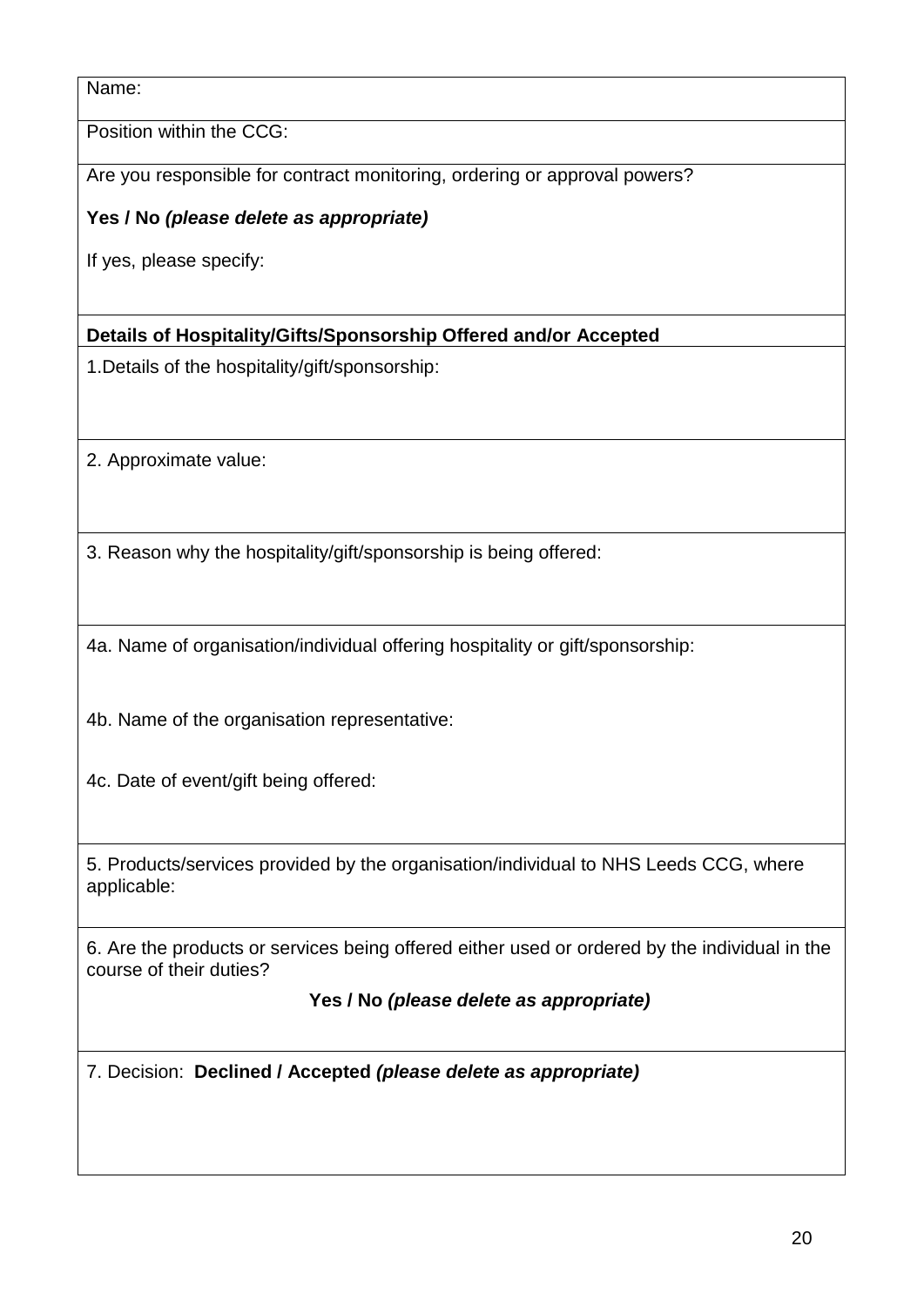| 8. Declaration:                                                                                                                                                                                                                                                                                                                                                                                          |
|----------------------------------------------------------------------------------------------------------------------------------------------------------------------------------------------------------------------------------------------------------------------------------------------------------------------------------------------------------------------------------------------------------|
| I confirm that the information provided is complete and correct. I acknowledge that any changes in<br>these declarations must be notified to the CCG as soon as practicable and no later than 28 days<br>after the interest arises. I am aware that if I do not make full, accurate and timely declarations then<br>civil, criminal, professional regulatory or internal disciplinary action may result. |
| Signed:                                                                                                                                                                                                                                                                                                                                                                                                  |
| Name:                                                                                                                                                                                                                                                                                                                                                                                                    |
| Designation:                                                                                                                                                                                                                                                                                                                                                                                             |
| Date:                                                                                                                                                                                                                                                                                                                                                                                                    |
| 9. Approved: Yes / No (please delete as appropriate)                                                                                                                                                                                                                                                                                                                                                     |
| If yes, reason for approval / If no, reason offer declined (Continue overleaf if<br>necessary):                                                                                                                                                                                                                                                                                                          |
|                                                                                                                                                                                                                                                                                                                                                                                                          |
|                                                                                                                                                                                                                                                                                                                                                                                                          |
| Signed:                                                                                                                                                                                                                                                                                                                                                                                                  |
| Name:                                                                                                                                                                                                                                                                                                                                                                                                    |
| Designation:                                                                                                                                                                                                                                                                                                                                                                                             |
| Date:                                                                                                                                                                                                                                                                                                                                                                                                    |

#### **Please return completed forms to the Corporate Governance Team [leedsccg.corporategovernance@nhs.net](mailto:leedsccg.corporategovernance@nhs.net) for inclusion on the register.**

*The information submitted will be held by the CCG for personnel or other reasons specified on this form and to comply with the organisation's policies. This information may be held in both manual and electronic form in accordance with the Data Protection Act 2018. Information may be disclosed to third parties in accordance with the Freedom of Information Act 2000 and in the case of 'decision making staff' (as defined in the statutory guidance on managing conflicts of interest for CCGs), may be published in registers that the CCG holds.*

<span id="page-20-0"></span>Decision making staff should be aware that the information provided in this form will be added to the CCG's registers which are held in hardcopy for inspection by the public and published on the CCG's website. Decision making staff must make any third party whose personal data they are providing in this form aware that the personal data will held in hardcopy for inspection by the public and published on the CCG's website and must inform the third party that the CCG's privacy policy is available on the CCG's website. If you are not sure whether you are a 'decision making' member of staff, please speak to your line manager before completing this form.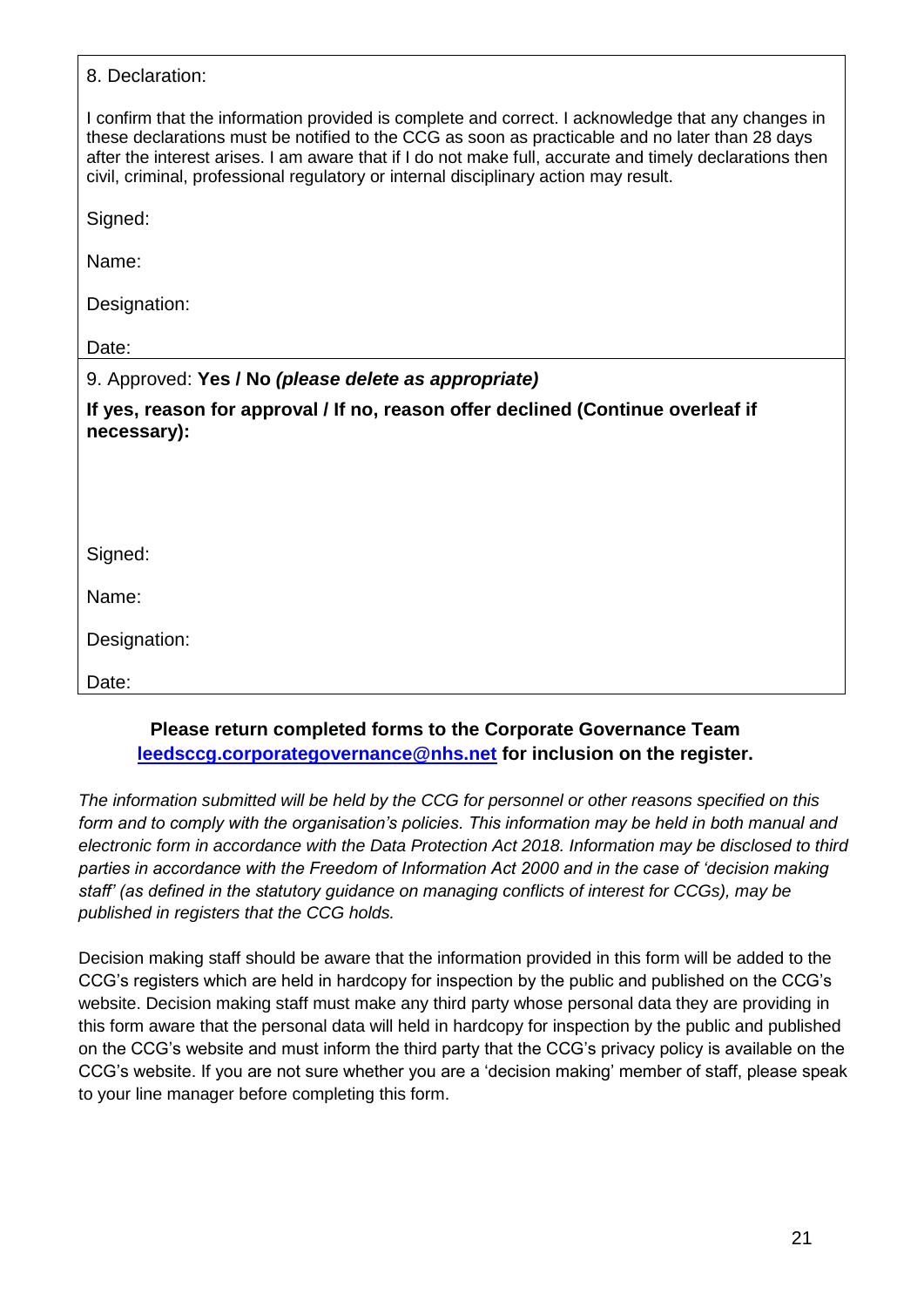## **Appendix 4 - Declaration of Gift/Hospitality/Sponsorship Register Template**

| Ref | Mame <sup>1</sup> | <b>Position</b> | <b>Details of</b><br>Gift/<br><b>Hospitality</b><br><b>Offered</b> | <b>From</b><br>whom it<br>was<br>offered | Details of<br>previous gifts and Event/<br>hospitality<br>offered or<br>accepted by this<br>offeror/supplier | Date of<br>Gift<br><b>Offered</b> | <b>Estimated</b><br><b>Value</b> | <b>Reason for</b><br>Offer (if<br>known) | <b>Decision</b><br>(Accepted/<br>Declined) and<br>reason for<br>acceptance/<br>declining | <b>Any action</b><br>taken to<br>mitigate<br>against a<br>conflict | Name of<br>Approver | Date<br><b>Approved</b><br>/ Declined | <b>Reasons</b><br>why<br>approved<br>/ declined |
|-----|-------------------|-----------------|--------------------------------------------------------------------|------------------------------------------|--------------------------------------------------------------------------------------------------------------|-----------------------------------|----------------------------------|------------------------------------------|------------------------------------------------------------------------------------------|--------------------------------------------------------------------|---------------------|---------------------------------------|-------------------------------------------------|
|     |                   |                 |                                                                    |                                          |                                                                                                              |                                   |                                  |                                          |                                                                                          |                                                                    |                     |                                       |                                                 |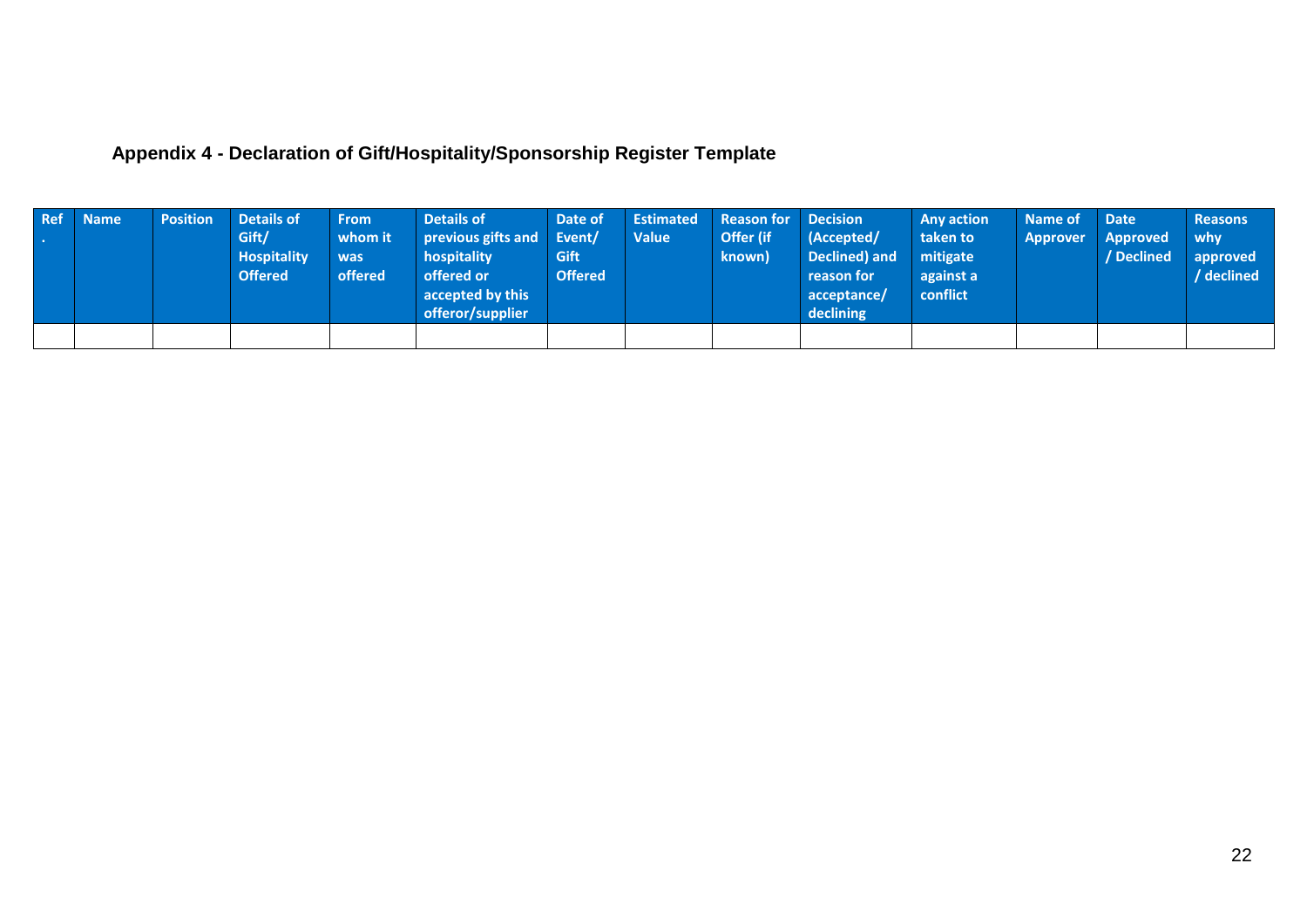#### **Appendix 5 – Non Disclosure Agreement Template**

*NHS Leeds CCG - express requirement for confidentiality* 

You have been requested to be involved in [INSERT DETAILS] (the "Project").

NHS Leeds CCG or other parties participating in the Project may provide you with, as part of your role in respect of the Project, access to certain confidential information relating the Project (whether before or after the date of this letter), in writing, by email, orally or by other means (including from or pursuant to discussions with any other party or which is obtained through attendance at meetings related to the Project) and trade secrets including, without limitation, technical data and knowhow relating to the Project, including in particular (by way of illustration only and without limitation) [EXAMPLES] and including (but not limited to) information that you may create, develop, receive or obtain in connection with your engagement on the Project, whether or not such information (if in anything other than oral form) is marked confidential (the "Confidential Information").

Accordingly we draw to your attention that as part of your role for NHS Leeds CCG you are required to:

- 1.1. maintain the Confidential Information in the strictest confidence and not divulge any of the Confidential Information to any third party without the prior written permission of NHS Leeds CCG; and
- 1.2. not make use of, reproduce, copy, discuss, disclose or distribute the Confidential Information other than for use as part of your role in the Project.

The above obligations in respect of this Confidential Information are supplemental to any prior representation, understanding and commitment (whether oral or written) between us. The terms of this Letter can only be changed by a written document, agreed upon by both of us and signed by duly authorised persons. These provisions shall be governed and construed by English law.

Yours faithfully

For and on behalf of NHS Leeds CCG

By signing this letter you agree to comply with these terms.

| Signed:            |  |
|--------------------|--|
| Date:              |  |
| <b>Print Name:</b> |  |